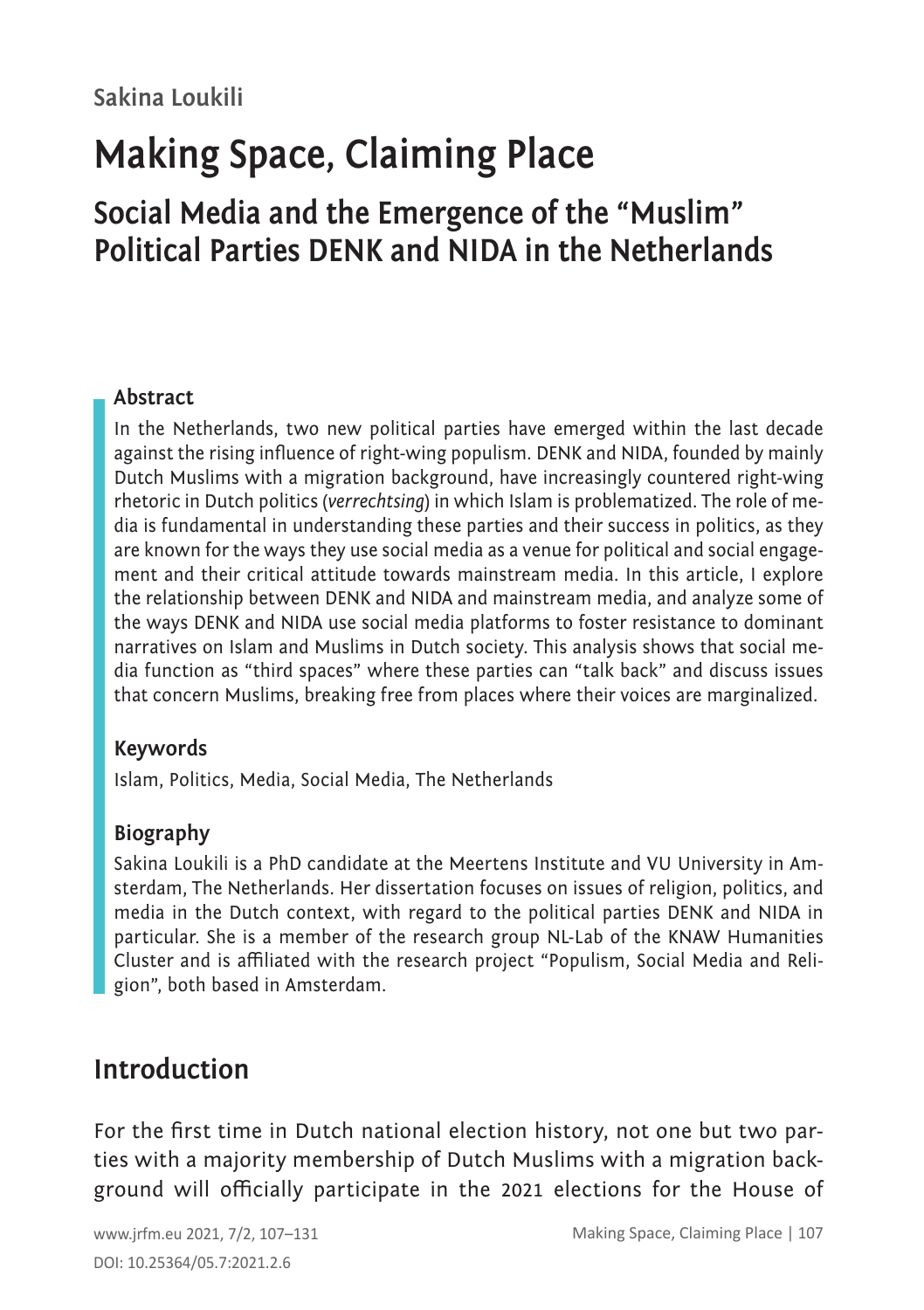Representatives.\* While one of the parties, NIDA, will be going national for the first time since its foundation seven years ago, DENK participated in the last national election, in 2017.<sup>1</sup> Both parties were founded by Dutch Muslims with a migration background who were previously active in established left-wing political parties. NIDA started as a local political movement in Rotterdam, founded by Mohamed Talbi and Nourdin el Ouali.<sup>2</sup> DENK was founded in 2015 by Tunahan Kuzu and Selçuk Öztürk, who left the left-wing Labor Party (*Partij van de Arbeid* or PvdA) in the House of Representatives as the result of a conflict about Turkish mosques and integration issues.<sup>3</sup>

One of the reasons why both parties are doing relatively well is how they relate to and interact with media, which is visible in the ways they deal with mainstream media and employ social media for political campaigns and engagement with their followers. DENK, for example, has become infamous for the so-called "cut and paste" videos they post on their online platforms,<sup>4</sup> and NIDA has been praised for their creative social media campaigns.<sup>5</sup> Public commentators have also grappled with the question of how religion relates to these political parties. DENK and NIDA have been labelled "Muslim" parties by various Dutch media outlets, although they repeatedly insist that this description does not capture who or what they are. At the same time, DENK and NIDA seem to be at odds with mainstream media. They have criticized, for example, the way Muslim women have been represented in Dutch newspapers during the COVID-19 outbreak (NIDA) or explicitly warn their supporters of the dangers of "biased" media (DENK).

- \* I would like to extend my gratitude to the anonymous reviewers and the editors of this issue for their extensive and helpful feedback and to my supervisor Ernst van den Hemel for his guidance and advice.
- 1 "NIDA" means "call" or "plea" in the Qur'an, and the party uses the concept to refer to the voice of a new "diverse" generation in politics. See NIDA's "about us" section on their website:<https://nida.nl/nida/>[accessed 14 June 2021]. "DENK" refers to the verb "think" in Dutch and means "equality" in Turkish.
- 2 Markus 2014.
- 3 Wiegman 2017.
- 4 In Dutch, "cut-and-paste" (*knippen en plakken*) usually refers to work that is lazily done by combining (parts of) other works. In the context of DENK, it is often used in an accusatory sense, as they make videos for their social media platforms in which they combine parts of political debates and quotes from adversarial politicians to spin events in order to fit a specific DENK narrative.
- 5 See Loukili 2020; Valenta 2015.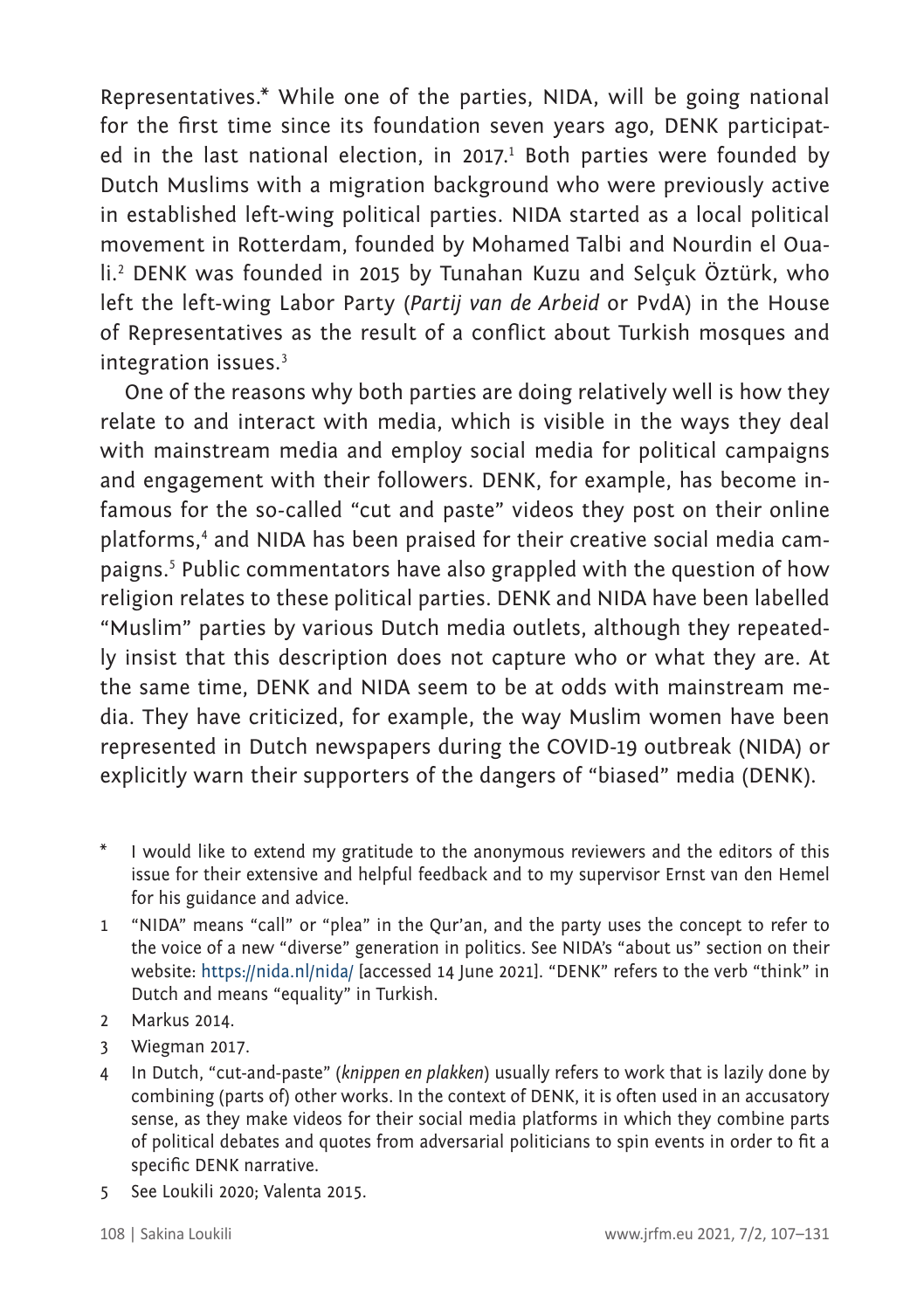# **Digital Religion, Media, and Methodology**

A considerable number of studies have focused on the success of right-wing populism and its anti-Islam stance, <sup>6</sup> but less academic attention has been given to how Muslims themselves engage with these types of anti-Islam discourse in politics. DENK and NIDA specifically have yet to be studied more extensively in academic literature beyond some studies on DENK's constituency and electoral success.<sup>7</sup>

More broadly, various studies have contributed to the ever-expanding field of religion, media, and digital culture. Early on, notable scholars of media and religion argued that the connection between media, religion, and culture was becoming increasingly evident and urged further study of these intersections.® Scholars have distinguished four waves in digital religion research,<sup>9</sup> with the fourth and current wave of scholarly work characterized by a focus on religious actors' negotiations between online and offline lives.10 The fourth wave of research is also described as a period in which scholars pay more attention to the intertwinement of digital religion with elements such as race, ethnicity, gender, sexuality, and political ideologies. As Giulia Evolvi notes, studies conducted with this approach consider the internet as a way of creating "new visibilities and narratives about religion, ethnicity, and gender that go against dominant perceptions and stereotypes".<sup>11</sup> Religion does not necessarily play an explicit role here, but religious-related discourses are diffused within people's everyday lives and experiences.12 For the analysis in this article, this approach will be adopted.

Overall, various excellent contemporary studies addressing the intersections between media, religion, and culture have demonstrated the dynamicity, complexity, and diversity of the current state of research: for example regarding blogging<sup>13</sup> or the Twitter atmosphere.<sup>14</sup> The findings of research

- 6 For example, Wodak/Khosravinik/Mral 2013; Kaya/Tecmen 2019.
- 7 Vermeulen/Harteveld/ van Heelsum/ van der Veen 2018; Vermeulen/Santing 2018; Vermeulen 2019; Blankvoort 2019.
- 8 Hoover/Lundby 1997; Hjarvard 2011.
- 9 Campbell/Lövheim 2017.
- 10 Campbell 2017.
- 11 Evolvi 2021, 9.
- 12 Evolvi 2021.
- 13 Evolvi 2017.
- 14 Van den Hemel 2019.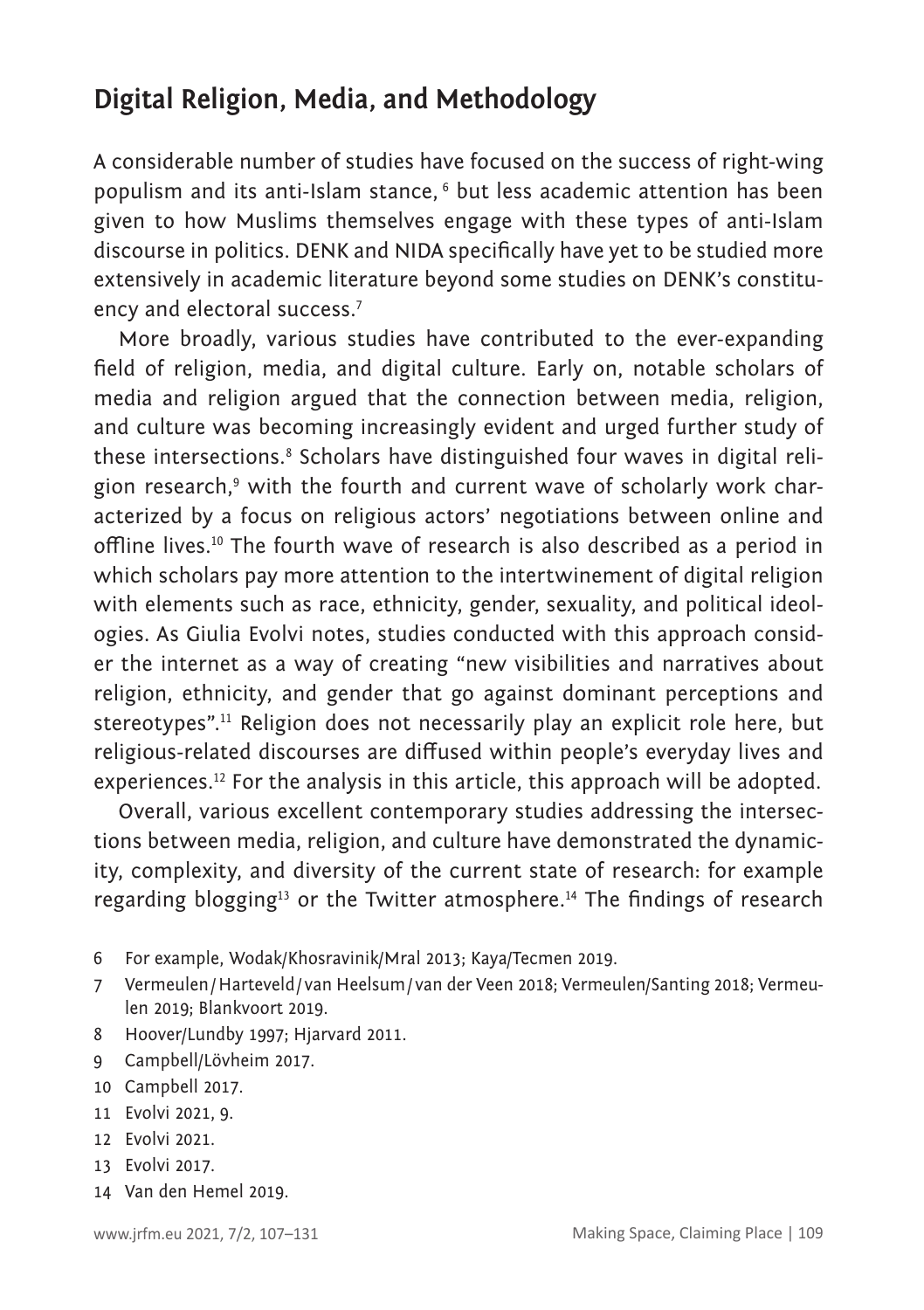focused specifically on the mediation of religion and politicized Islam in the Scandinavian context<sup>15</sup> provide a fruitful base for this study with regard to questions of how media and politics influence politicized and critical attitudes towards Islam. The authors suggest that news media and politics work in tandem to influence a negative perception of Islam and that other media dynamics (social network media, for example) add to these representations. Thus, the politicization of Islam and the mediatization of religion are processes that mutually reinforce each other, which is taken as a starting point for this article.

The research question that I will seek to answer is twofold: how can we understand the emergence of DENK and NIDA in the context of the dominant Dutch discourse on Islam in politics and public debate, and how and where does media come into play?

This article consists of two parts. In the first part, I will provide some background on the emergence of DENK and NIDA in politics and how they relate to broader ongoing public debates around Islam and Muslims in the Netherlands. For this, I will make use of newspaper articles I have selected through LexisNexis, a database of all Dutch newspapers which allows the user to search for specific terms or time periods. I made a broad selection of newspaper articles using the keywords "DENK" and "NIDA" and narrowed down my search results to articles that refer to media material and articles that specifically discuss media use. I also draw on two qualitative semi-structured interviews I conducted in 2020 with a NIDA politician and a DENK politician in which themes such as the public debate about Islam and social media were discussed in relative depth.

In the second part, I introduce the concept of "third spaces" in regards to social media and consider how it might be useful for analyzing and understanding DENK and NIDA in their relation to media. Then, I highlight some cases of mainstream media framing of DENK and NIDA and cases that highlight their distrust of mainstream media.<sup>16</sup> Finally, I will discuss some ways in which the parties themselves use social media to resist dominant narratives on Islam in Dutch politics and society. For this part of the article, I have again used the LexisNexis database, this time selecting articles from

<sup>15</sup> Lundby/Hjarvard/Lövheim/Jernsletten 2017.

<sup>16</sup> Media framing here is understood in terms of Gamson/Modigliani 1987's conceptualization of a media frame as a "central organizing idea or story line that provides meaning to an unfolding strip of events" (143).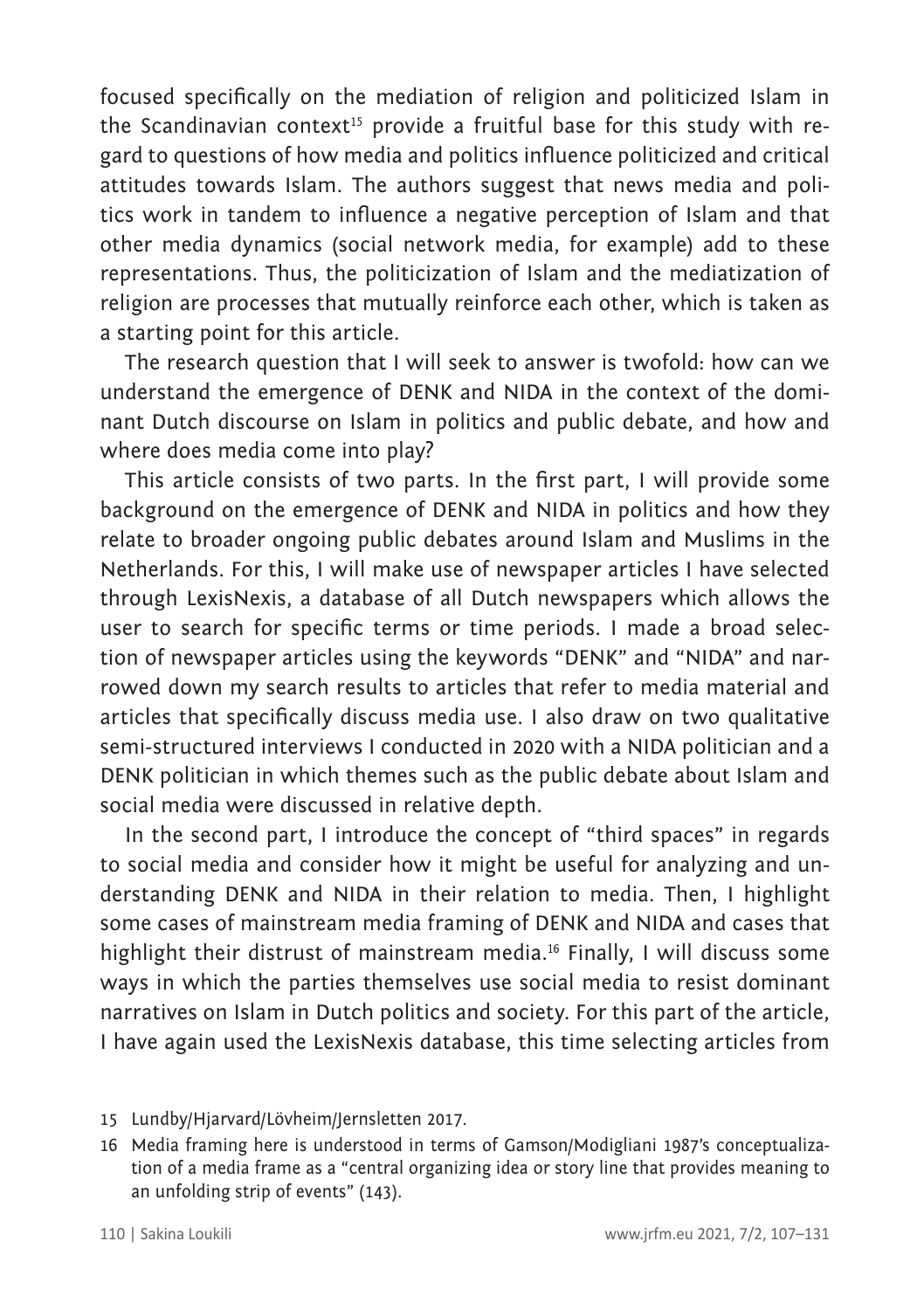different newspapers using the key term "Muslim party". I also draw on data collected from digital ethnographic fieldwork. While these parties are mostly active on Facebook and Twitter,<sup>17</sup> I focus solely on Facebook here.

From an ethnological perspective, the use of digital media by these parties provides an opportunity to study the ways they foster resistance against dominant narratives on Islam using social media platforms, so without being confined by geographical boundaries, and allows for fieldwork to be more open-ended and dispersed than more conventional fieldwork.18 At the same time, however, it also presents a whole range of (novel) research challenges.19 A central and ongoing discussion concerns ethics – for example, what do "public" and "private" mean in the context of digital ethnography?<sup>20</sup> Taking my cue from Tom Boellstorff and others with regard to participatory observation, I was a visible and identifiable participant during live sessions, taking fieldwork notes while listening, and occasionally posing questions to speakers in the session.<sup>21</sup>

## **Dutch, Muslim, and Digitally Literate**

Dutch national identity, or "Dutchness", is one of the highly politicized themes that plays a central role in the integration debate for Dutch Muslims with a migration background. In the narrative that currently dominates politics and society, Muslims need to "attain" Dutchness by "feelings of attachment, belonging, connectedness, and loyalty to their country of residence".22 The idea that Islam or "Islamic cultures" are fundamentally incompatible with Dutch values, norms, and heritage underpins this narrative.<sup>23</sup>

However, Muslims with a migration background have increasingly resisted this notion, together with normalizing the problematization of Islam, visibly and publicly. They question the dominant assumption that their re-

- 17 Jacobs/Spierings 2016.
- 18 Burrell 2009.
- 19 Pink/Horst/Postill/Hjorth/Lewis/Tacchi 2015.
- 20 Góralska 2020.
- 21 Boellstorff/Nardi/Pearce/Taylor 2012.
- 22 Duyvendak/Geschiere/Tonkens 2016, 3.
- 23 For instance, with regard to a sexual politics in which Muslim citizens are perceived as repressed and homophobic and Dutchness is perceived as characterized by sexual tolerance and liberty. For more, see Mepschen/Duyvendak/Tonkens 2010, 962–979.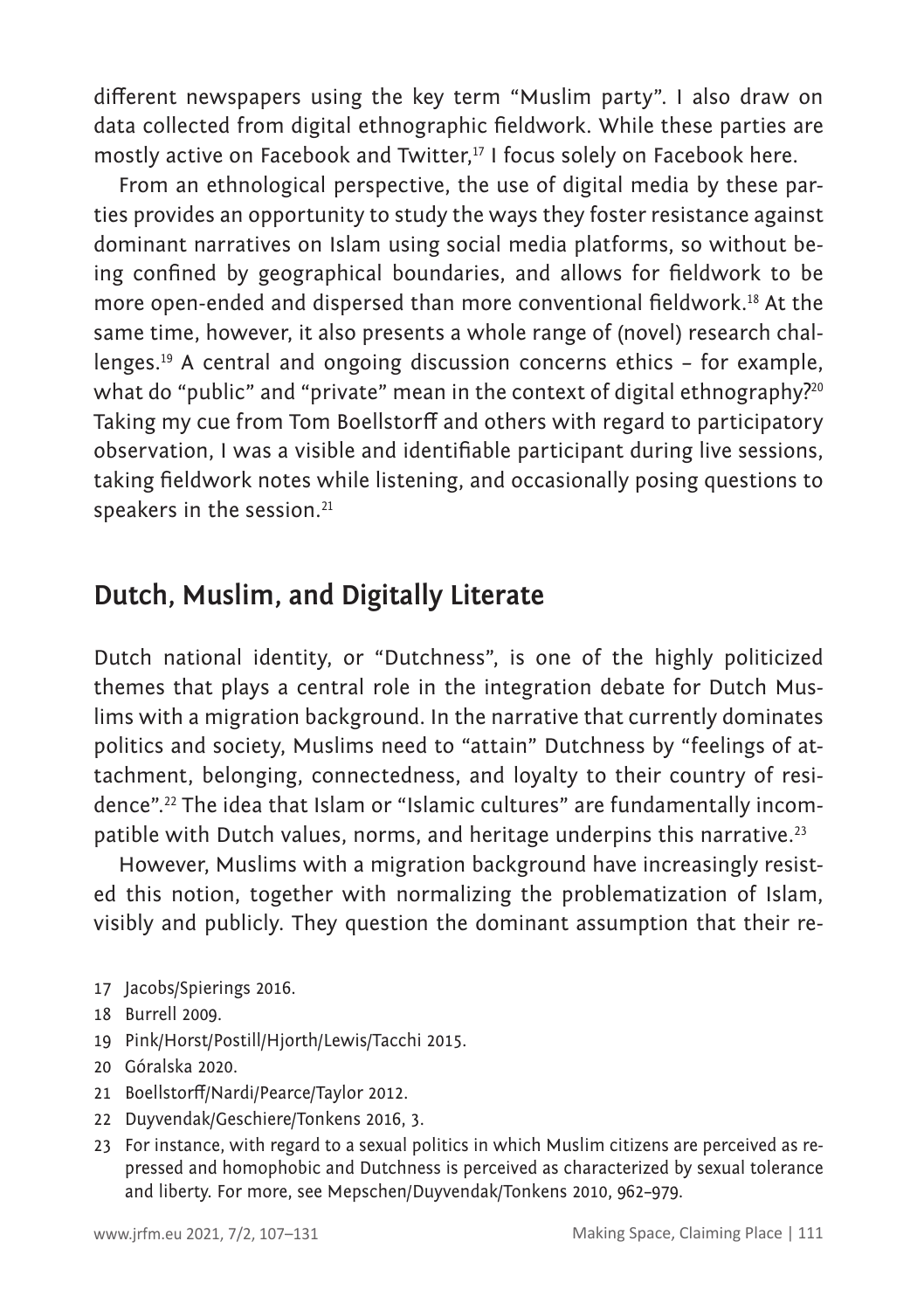ligious or cultural identity cannot coexist harmoniously with their national identity and argue that not only is this perfectly possible, but these identities can even strengthen each other. Yet as Margaretha van Es rightfully notes, with a few exceptions, little attention has focused on how Muslims have challenged discourses and practices that marginalize them.<sup>24</sup>

In politics, resistance for Muslims has come to take shape as something more than simply voting for established leftist parties, a practice that had come to be expected of them.25 In the Netherlands, certain political shifts after the attacks of 9/11 in the United States have signified the normalization of anti-Islam rhetoric in politics and left a deep impression on many Dutch Muslims. The most important shift is signified by the rise of Rotterdam-based politician Pim Fortuyn in the early 2000s and the later emergence of the anti-Islam Party for Freedom (*Partij voor de Vrijheid*, PVV) under Geert Wilders in 2008, which in many ways represented a continuation of Fortuyn's response to Islam and immigration.<sup>26</sup>

The politicians of NIDA and DENK illustrate the significance of these political shifts when their references to Fortuyn and Wilders mark particular moments of consciousness for them. An example came up in an interview I held with then fraction representative of NIDA in The Hague, Cemil Yilmaz. He described the growing influence of right-wing rhetoric in which Islam is problematized and how that impacted him and others in his faith community:

Bolkestein started it. Paul Scheffer continued it. And after that we obviously had a few national and international events that influenced it. I also mean a Fortuyn, Wilders, and so forth […]. We [generation of people with an Islamic/migration background] have experienced the post 9/11 years in a very conscious way, and the post-Fortuyn, Van Gogh and Wilders years even more so.<sup>27</sup>

Not surprisingly then, NIDA was founded only a few years after the electoral success of the PVV in 2010 and was followed closely by DENK.

While there is a longer history of Muslims becoming and being active in Dutch politics, for two main reasons I believe that NIDA and DENK may rep-

26 Oudenampsen 2019.

27 Interview held with Cemil Yilmaz in The Hague, 5 February 2020.

<sup>24</sup> Van Es Margaretha 2019, 142.

<sup>25</sup> Dancygier 2017.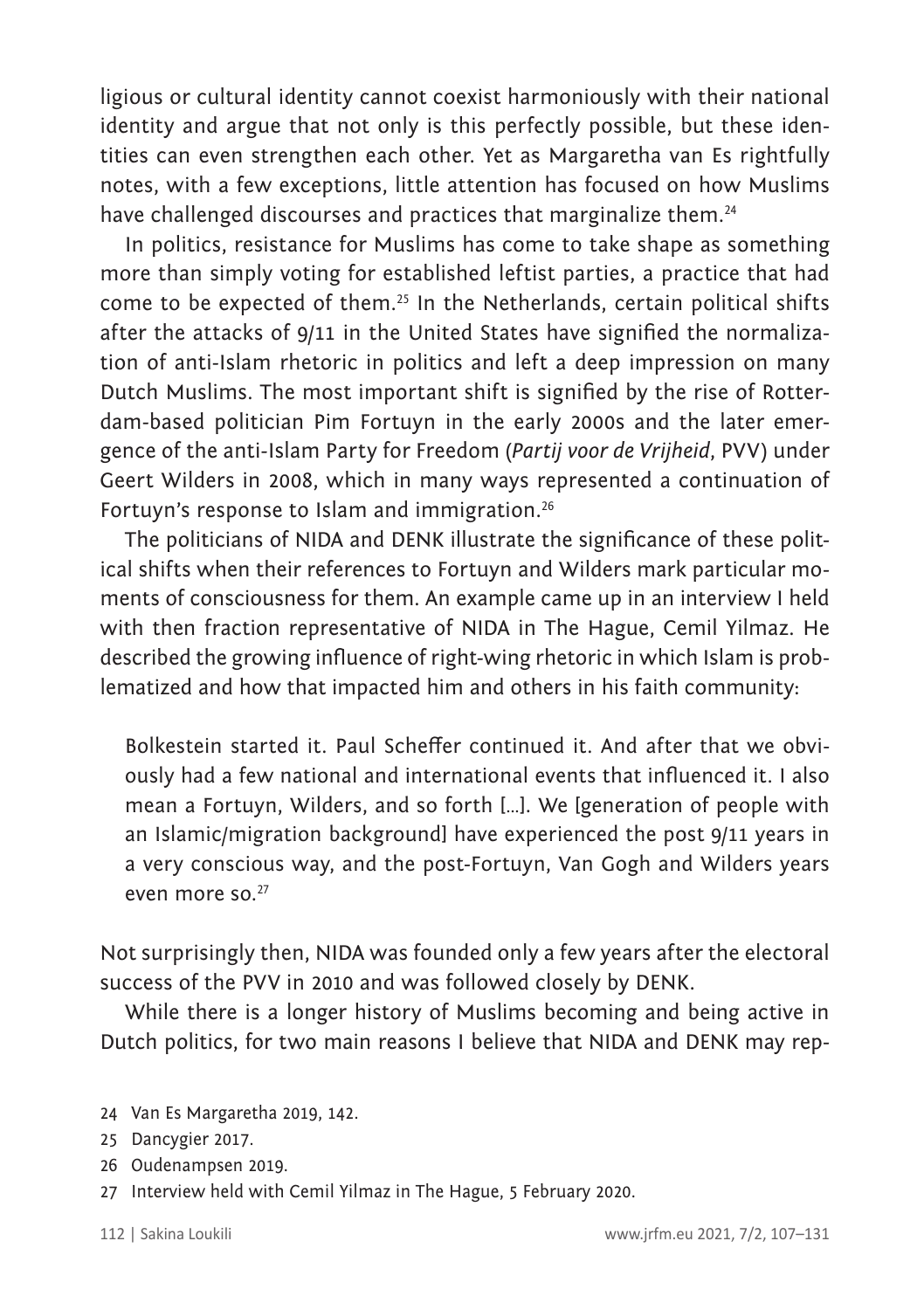resent a new phase and a (definite) break with former dynamics in the Dutch political landscape when it comes to the political participation of Muslims, especially those with a migration background. One reason is timing, as the parties fit well in a recent broader trend of marginalized groups in Dutch society pushing back against the long-held dominant narrative on Dutch identity.<sup>28</sup> Another reason lies in their relation and interaction with (social) media. The significance of new media is also obvious in a broader sense: in the digital age, for the majority of Dutch Muslims – and more generally for Muslim communities throughout Europe – the internet is part of their daily lives, as it is for their non-Muslim peers. With regard to politics, new media play an important role in (re-)shaping civic and political engagement by young European citizens.<sup>29</sup>

As the candidates and constituencies of both DENK and NIDA consist mainly of young (second- and third-generation) Muslims, it makes sense to assume that new media also plays an important role here.<sup>30</sup> For example, one of the interlocutors I spoke with in autumn 2020 was Yasin Makineli.<sup>31</sup> He became politically active with DENK after watching a video he had seen on Facebook which featured DENK member Tunahan Kuzu in a heated debate with Geert Wilders.<sup>32</sup> As social media effectively politicized Makineli, a young Dutch Muslim with a Turkish background, this example demonstrates, I believe, that to fully comprehend how young Muslims resist marginalization and exclusion in Dutch politics, we need to take into account the role played by digital media in their everyday lives.

- 28 According to Rogier van Reekum, "Dutchness" post-9/11 has become (increasingly) politicized and is characterized by (racist) imaginations of those already included – the "natives" – and those considered citizens-to-be – the outsiders who should aspire to occupy the high ground of the majority. Van Reekum notes that in recent years, a rearticulation of anti-racist critique has been taking place in which this understanding of Dutchness is criticized. Rather than expecting that "newcomers" (i. e., immigrants, refugees, non-white citizens) should come to belong, members of minority groups argue that the Dutch should re-examine their traditions and understandings, for example in light of the presence of racism in society; see Van Reekum 2016, 40–41.
- 29 Loader 2007.
- 30 Otjes/Krouwel 2019; Valenta 2015.
- 31 Yasin Makineli was the president of the DENK youth movement Opposition (*Oppositie*) and the chairman of the DENK party in the municipal council of Veenendaal (city in the province of Utrecht) at the time. At only 19 years old, Makineli became the youngest chairman of any local political fraction in Veenendaal.
- 32 I interviewed Yasin Makineli virtually on 2 October 2020 in a WhatsApp video call; an in-person meeting was not possible because of the coronavirus outbreak and consequent measures applied in the Netherlands.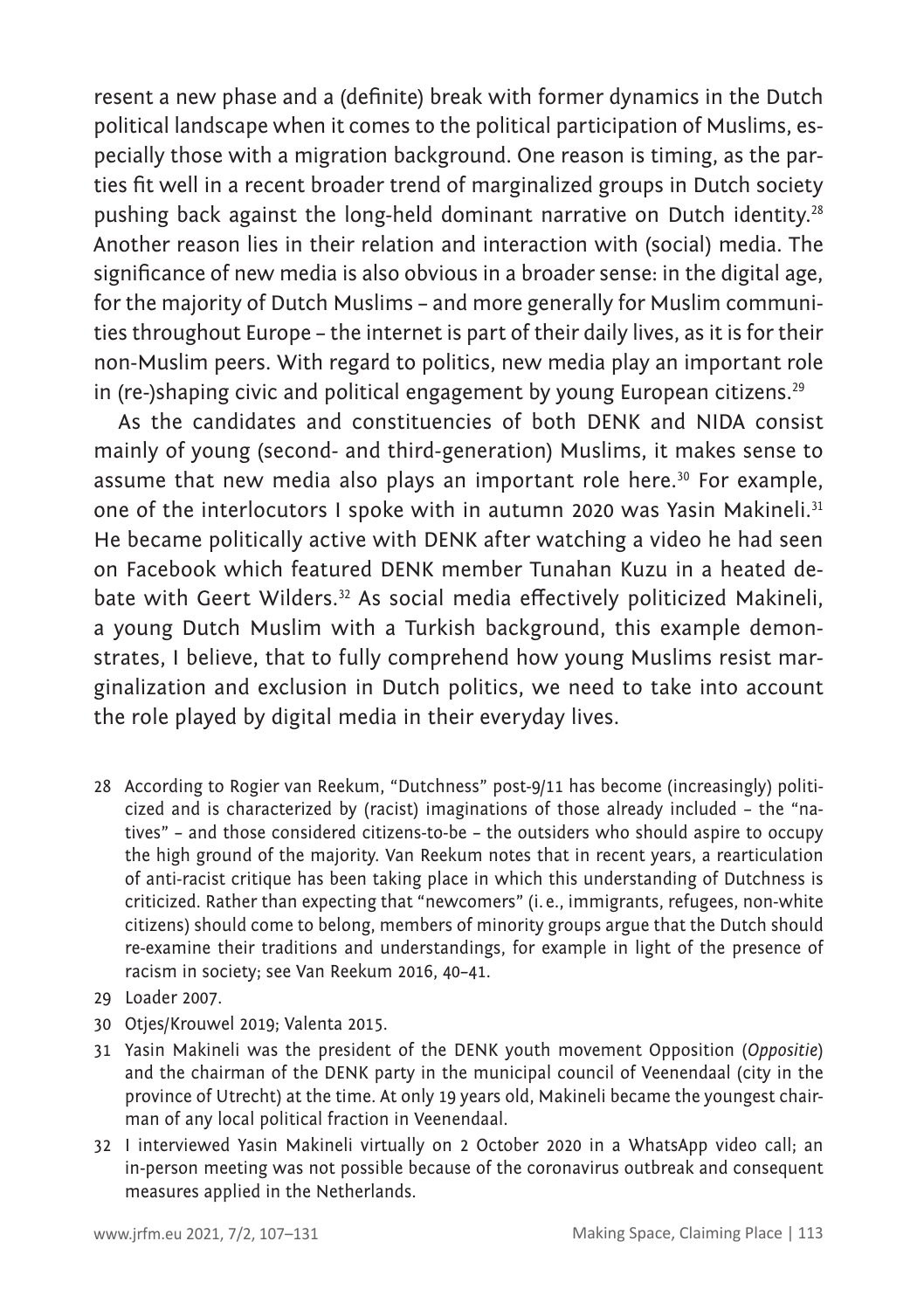In the next part of this article, I will move on to my own analysis of DENK and NIDA in relation to media, primarily using the concept of social media as "third spaces". Then, I will dive more deeply into the role of media in relation to the two parties, focusing on two dimensions: (1) mainstream media in relation to framing, and (2) social media platforms functioning as "third spaces".

# **Social Media as "Third Spaces"**

One way Muslims in a minority context respond to feeling excluded, misrepresented, or underrepresented is by using popular social media platforms such as Facebook, YouTube, Twitter, or Instagram as alternative spaces within the public sphere.<sup>33</sup> Pennington refers to new media as "third spaces" that can serve as sanctuaries for individuals who elsewhere may experience social exclusion and marginalization, and as locations where they "do not have to fight to make themselves seen, heard, or understood".<sup>34</sup> These sanctuaries are online places where the complexities around identity can be appreciated rather than problematized, and identities are allowed to be "messy".<sup>35</sup> In addition, third spaces are sites where hegemonic and normative ways of seeing the world are challenged. Attributed originally to critical theorist Homi K. Bhabha, third spaces are imagined as cultural spaces where the hybridity of cultures is acknowledged, defying ethnocentric impositions, and where the voices of minorities can be heard.<sup>36</sup> Stewart Hoover and Nabil Echchaibi have related the concept of third spaces to digital religion, which is characterized by a sense of "in-betweenness" and is fluidly bounded.<sup>37</sup>

It is important to keep in mind for DENK and NIDA that not only are the political leaders of these parties younger than the politicians of other parties, their constituency is relatively young as well. For the majority of their supporters, social media is often already a natural part of their daily lives. Their digital media literacy shapes their political engagement, which

- 33 Brouwer 2004; 2006.
- 34 Pennington 2018, 620–621. "Third space" here refers to social surroundings separate from the two usual social environments of people: the home and the workplace.
- 35 Although it is important to note that these online spaces have also made a surge in cyberhate possible. For research on Islamophobia in online spaces, see for example Awan 2016.
- 36 Bhabha 1996.
- 37 Hoover/Echchaibi 2014.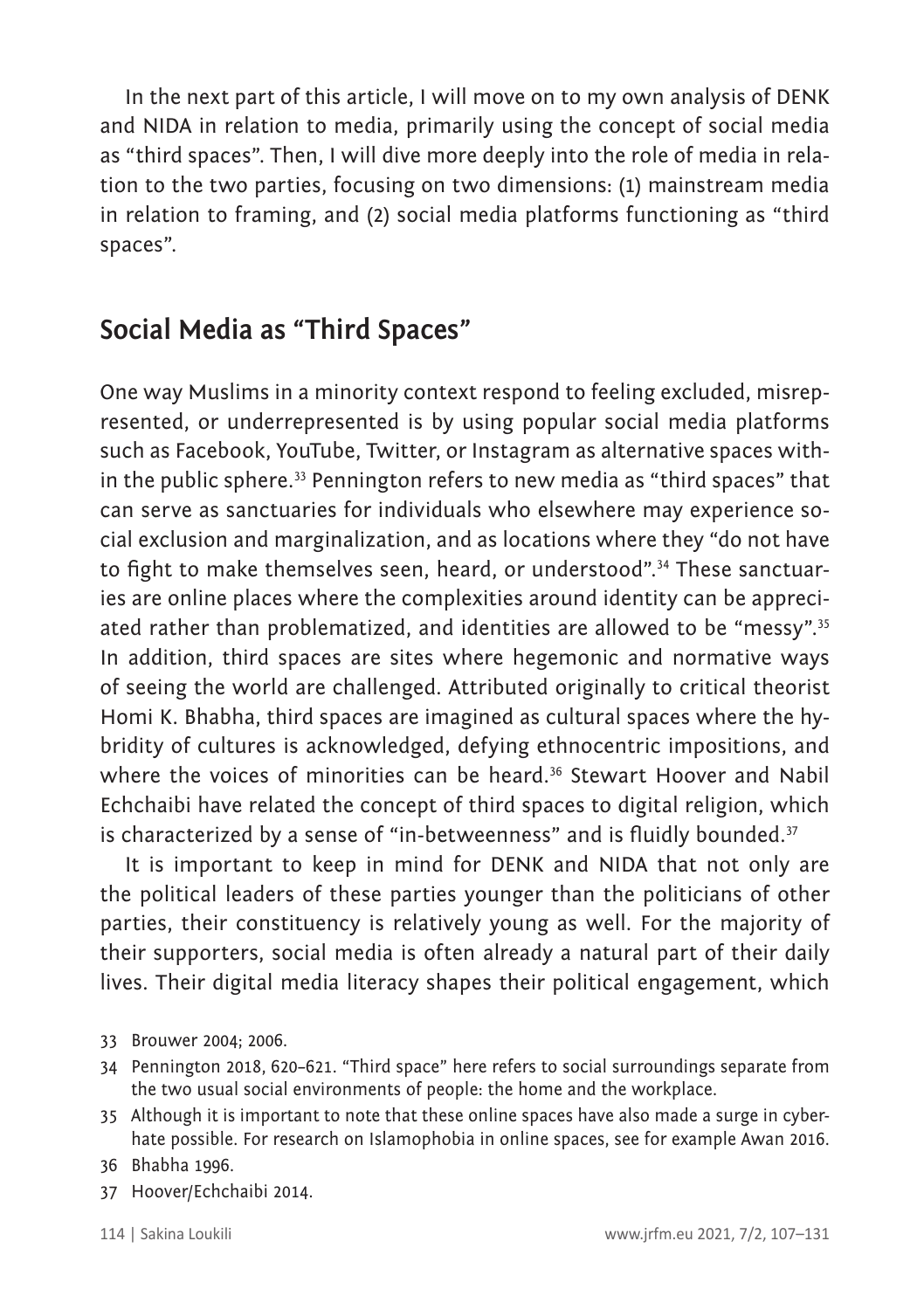is evident in the ways these politicians often make use of selfies and vlogs and interact with supporters through Q&A sessions on Facebook Live.<sup>38</sup> Additionally, this approach fits well with trends of engaging with politics in a far less formal manner and goes beyond the electoral focus.<sup>39</sup>

In general, DENK's Facebook use is a good example of a party personalizing its social media use for a specific target group.<sup>40</sup> Tunahan Kuzu, who is currently DENK's number two, was one of the three most-followed politicians on Facebook as of 2016, reflecting his active presence on the platform, and setting a precedent for the years after that.<sup>41</sup> On his individual Facebook page, photos of him "behind the scenes" with DENK or on vacation with family members (and even a selfie of him taking the Covid-19 vaccine) are mixed with more formal posts regarding his work as a politician, thus offering a more personalized "human" image of him than one would likely find in mainstream media.<sup>42</sup>

### **"Do Not Fall for It": Mainstream Media on the Stand**

When DENK posted a video on their YouTube channel DENK-TV in June 2016 titled "The media does not want you to know this. Do not fall for it!", $43$  they probably had little idea how much impact it would have on the said media. Even though DENK has had a tense relationship with most established news outlets since the beginning, after it posted this video, that relationship seemed to worsen significantly. Several news outlets criticized DENK for creating doubts about the integrity of Dutch mainstream media and accused them of vilifying critical journalists.<sup>44</sup>

In the video, the four leading members of DENK, Selçuk Öztürk, Farid Azarkan, Sylvana Simons, and Tunahan Kuzu, warn the audience about

- 38 Among Dutch politicians, social media is widely used as a campaigning tool, with more than 90% of candidates in the 2012 elections active on social media platforms. Social media also seems to induce a more personalized style of campaigning. For more on this, see Jacobs/Spierings 2015.
- 39 Kahne/Middaugh/Allen 2015.
- 40 Spierings/Jacobs 2020.
- 41 Broekhuizen 2016.
- 42 For more photos, see Kuzu's official Facebook page:<https://www.facebook.com/KiesKuzu>.
- 43 DENK TV 2016 (translation by author).
- 44 van Teeffelen 2018.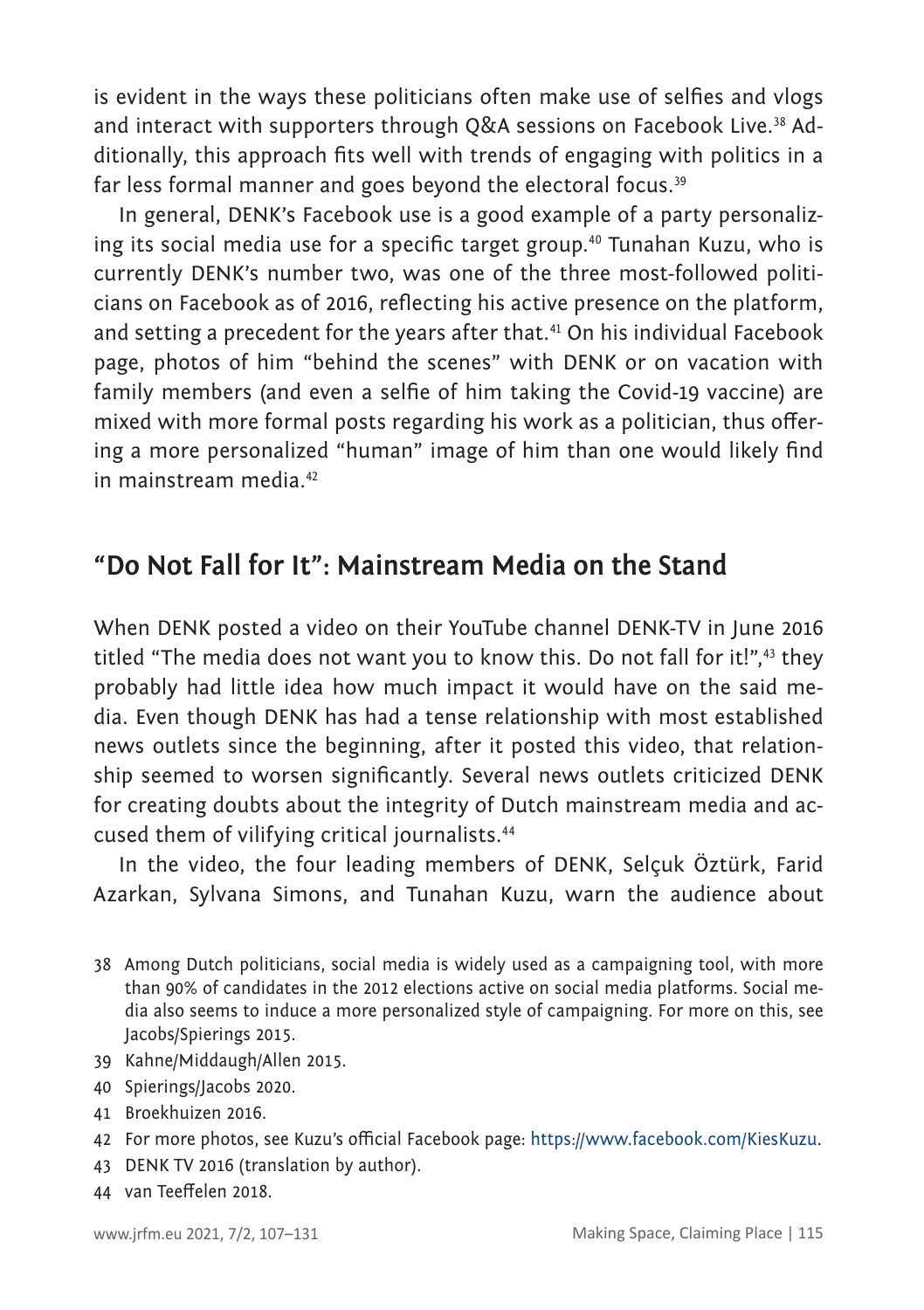mainstream media, the "fourth estate" in Dutch society. They suggest that the media function as gatekeepers of the established order and therefore determine what is presented to Dutch citizens as either truthful or false information – both in general terms and specifically when it comes to the representation of DENK. According to DENK, journalists purposely target people who somehow form a threat to the establishment, creating suspicions by seeking out unsavory information from their past and acting as prosecutors who mete out damning verdicts. The video, accompanied by sinister background music, ends with DENK urging their followers to make their own conscious choices and "see through the game".<sup>45</sup>

The indignant responses by Prime Minister Mark Rutte and several journalists<sup>46</sup> suggest mutual feelings of distrust or wariness. The relationship between DENK and many mainstream news outlets had soured early on, when some news outlets cast Kuzu and Öztürk in a negative light after they left the PvdA-faction.<sup>47</sup> In particular, they clashed with journalists from media outlets that are generally considered right-wing, such as PowNed, but they have also been in conflict with journalists from news outlets with a less outspoken political stance. One example of a controversy that took place after the notorious "Don't trust the media" YouTube video comes from 2017, when DENK refused journalists from certain newspaper outlets access to their election gathering.<sup>48</sup> While several journalists responded critically to this exclusion, calling it a "dangerous development",<sup>49</sup> DENK's defense was that they have their own media (a reference to their Facebook page) and the decision to livestream the gathering.<sup>50</sup>

NIDA's relation to and visibility in mainstream media is significantly different. An explanation might lie in the variation in political style between the two parties. While DENK has often been accused of using populist strat-

- 45 The video refers explicitly to the *trias politica* system of philosopher Montesquieu, in which media is seen as a shadow dimension of power within a state.
- 46 Unknown author 2016.
- 47 De NRC and De Telegraaf offered a contentious reconstruction of their exit based on anonymous sources in the PvdA fraction, which even included a quote about Öztürk combing his beard in the faction, seemingly implying that he was some kind of radical Islamist; see De Jong 2014.
- 48 DENK refused access to at least journalists from the NRC and BN/De Stem; see Pasveer 2017.
- 49 The secretary of the Dutch union for journalists (NVJ), Thomas Bruning, said this in response to DENK's refusal to give access to several journalists; Kivits 2017.
- 50 Pasveer 2017.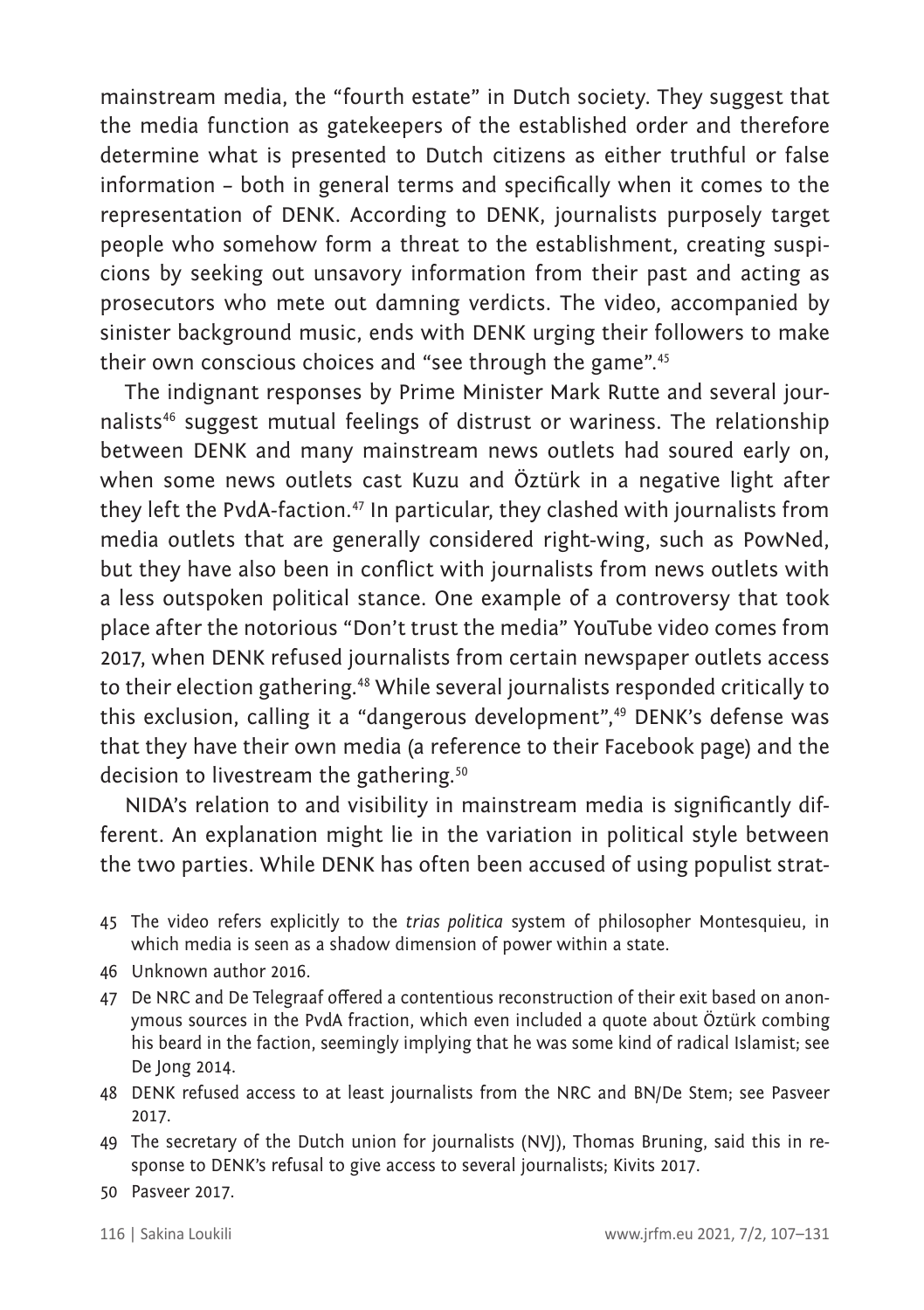egies,<sup>51</sup> NIDA's representation in most established news outlets is more neutral in tone, and their idealistic brand of politics is often noted.<sup>52</sup> However, the politicians of NIDA have also had their share of negative experiences with journalists from mainstream media outlets.<sup>53</sup> Throughout the years, they have dealt with several cases where journalists have depicted them as suspicious or unreliable (especially in right-wing media), fitting into stereotypes of Muslims in (Western) media coverage as violent, radical, and prone to terrorism.54 In line with the work by Knut Lundby, Stig Hjarvard, Mia Lövheim, and Haakon Jernsletten referenced above, these mediatized controversies were often directly related to the supposed politicization of Islam – for example in 2018 a leftist pact with NIDA and other progressive parties in Rotterdam failed to transpire because of an old and controversial NIDA tweet.<sup>55</sup>

One of the issues that NIDA have dealt with in the last years, just like DENK, is their being persistently labeled a "Muslim party" in several large mainstream media outlets. In the next section, I will examine more closely how the label "Muslim party" signifies a form of media framing that has been extensively studied in academic literature and is used to "culturally generalize" Muslims.<sup>56</sup>

### **"Muslim" Parties**

Ever since DENK and NIDA have become active, one finds the label "Muslim party" littered throughout newspapers in reference to them both. To provide some examples: in 2015, the *Algemeen Dagblad*, the *NOS*, and the *Parool* all referred to NIDA as a Muslim party, without much critical reflection on

- 51 Van der Laan 2016.
- 52 Former politician Fouad el Haji, for example, is quoted as saying that NIDA is ideology oriented, sincere, and unifying, which contrasts with the focus on feelings of discontent among their supporters, which he believes DENK is capitalizing on. Brahim Bourzik, also a former politician, notes that the idealistic side of NIDA is (partially) rooted in how the party has embraced a "softer" side of Islam; see Hoogstad 2017.
- 53 Van Arkel 2020.
- 54 Eid 2014, for example, argues that Western political discourses and media portrayals tend to promulgate racialized orientalist stereotypes, with fanaticism a characteristic often ascribed to Muslims as a homogenous group.
- 55 Liukku/Beek 2018.
- 56 Shadid 2005; 2009.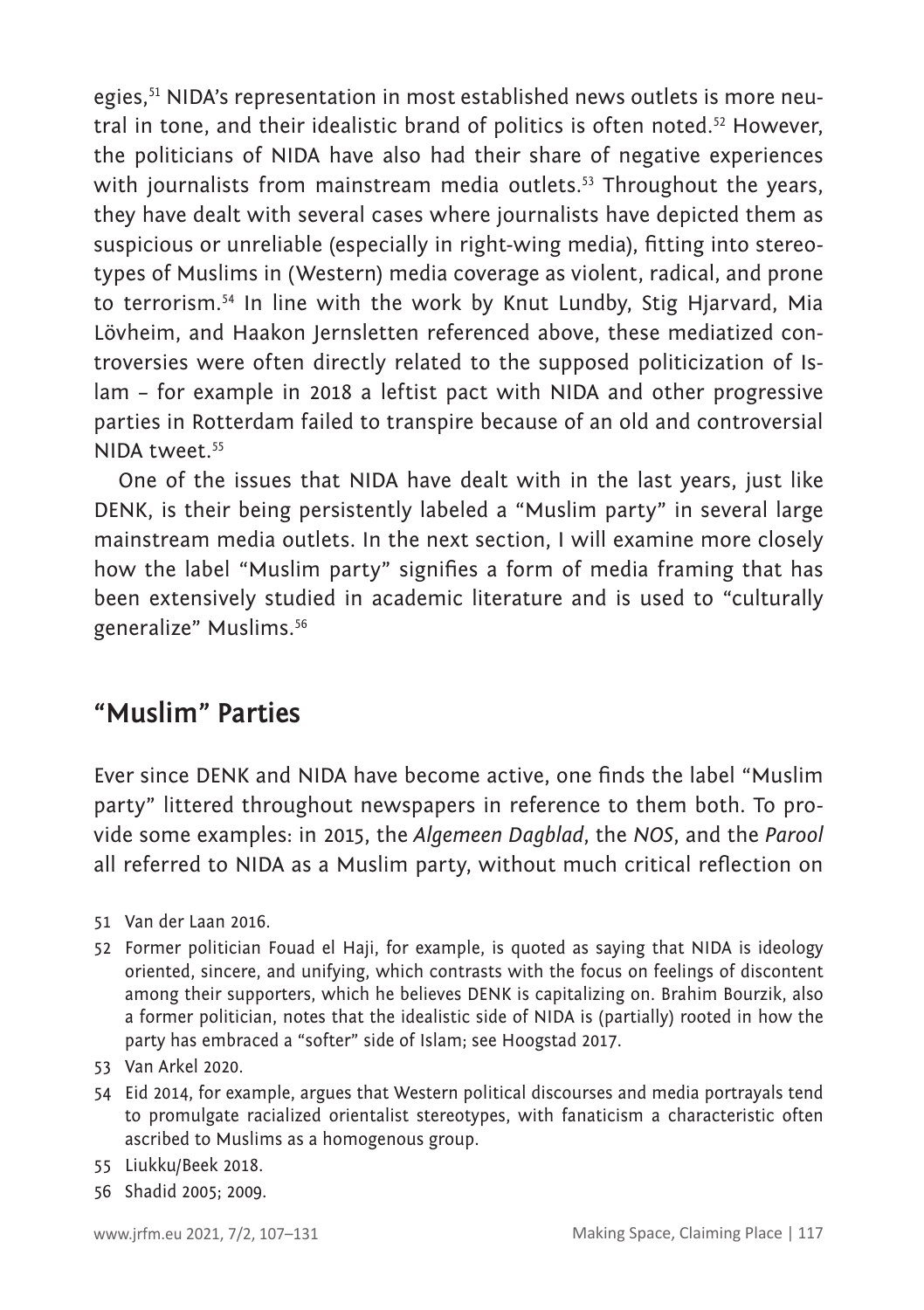what that label implied.<sup>57</sup> DENK explicitly addressed the question of whether they were a Muslim party fairly early on.<sup>58</sup> but even today continues to be labeled just that by various news outlets.<sup>59</sup>

From a scholarly point of view, the insistence on labeling DENK and NIDA as Muslim or immigrant parties might be understood as a form of framing around cultural outgroups, which has been studied extensively. In her dissertation on media and audience framing of Muslims, Anouk van Drunen notes several categories of framing found in the relevant literature.<sup>60</sup> One of them is the "outsider's view", which does not allow Muslims their "own" voice or understands them to speak only as representatives of a homogenous group. They are, as Wasif Shadid suggests, "culturally generalized".<sup>61</sup> Other studies have analyzed cases of media framing of Islam and Muslims in the Netherlands, often focusing on aspects such as stereotypical imagery in relation to terrorism or playing into a West versus Islam dichotomy.<sup>62</sup> One theme that remains particularly prominent in the (academic) discussion that addresses media framing of Muslims concerns the framing of Muslim women.<sup>63</sup> and more recently the response of Muslim women in countering that framing by emploving social media platforms.<sup>64</sup>

In the next two sections, I will briefly expand on this issue and focus on a recent case of media framing of Muslim women in mainstream Dutch newspapers. This case is interesting because it demonstrates how an instance of (perceived) mainstream media framing of Islam was picked up by NIDA on social media, which became the alternative space from where they engage critically with established (offline) media. These dynamics of engagement between different media platforms is further evidenced by examples of how DENK and NIDA use social media to foster resistance against dominant narratives on Islam and Muslims in Dutch society – sometimes explicitly in

- 57 Hoogstad 2014; Unknown author 2014a; Unknown author 2014b.
- 58 In response to the question of whether DENK is a Muslim party, they stated that they were a party that "many Muslims will feel comfortable with, but also for non-Muslims who are fed up with the bleak right-wing climate [of Dutch politics]"; Niemandsverdriet 2015.
- 59 Regional newspaper *Dagblad 010* (Unknown author 2019) even referred to them as a "Turkish" Muslim party.
- 60 Van Drunen 2014.
- 61 Shadid 2005; 2009.
- 62 Shadid 2009.
- 63 Navarro 2010.
- 64 Islam 2019.
-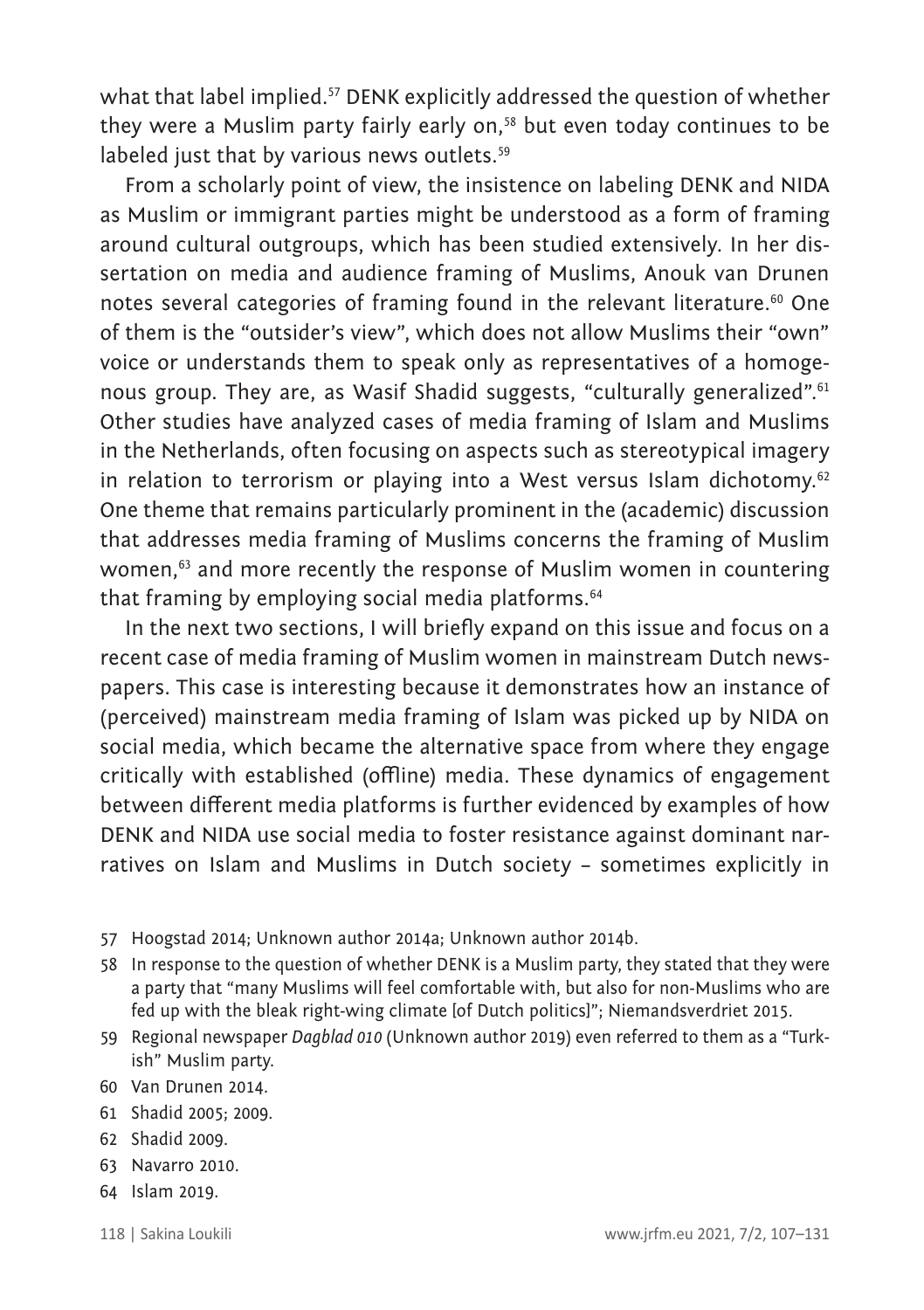response to right-wing populist discourse and sometimes in less reactive ways, for example by discussing practical issues (Islamic burial in the Netherlands) or "controversial" subjects (freedom of speech and Islamophobia). For these sections, I draw on data gathered from a digital ethnography I conducted during Facebook "live" sessions on the official DENK and NIDA pages in autumn 2020.

## **"Talking Back" on Social Media**

About a week before the Dutch government announced strict measures in response to the raging coronavirus pandemic, NIDA posted a video to their Facebook page.<sup>65</sup> Inspired by the well-known Dutch TV program *De Keuringdienst van Waarden* ("The Inspection Service of Goods"),<sup>66</sup> the clip shows several NIDA members calling the editorial boards of various newspapers to ask critical questions about images of visibly<sup>67</sup> Muslim women that appeared in newspaper articles about the coronavirus, seemingly suggesting a connection between the two (fig. 1).

As I discussed earlier in the article, social media, especially for young Muslims in a minority setting, can function as an alternative to the public sphere, where they often might feel excluded, underrepresented, or misrepresented. This NIDA video is a good example of how these dynamics can work in this context. Here Facebook functions as a third space, an alternative to the public sphere where mainstream newspapers are perceived to misrepresent Muslims (in this case specifically women), and also provides an alternative place from which Muslims can offer a critique of mainstream media at a "safe distance", so to speak.<sup>68</sup> The latter is particularly notewor-

- 65 NIDA 2020a; the video was posted on 7 March 2020.
- 66 De Keuringdienst van Waarden is a Dutch TV program on NPO3 in which people perform what they refer to as "household journalism" – a participant might, for example, call up a company and ask critical questions about the ingredients of a food product.
- 67 "Visible" in the sense that all these images featured women wearing a headscarf and Islamic-style clothing.
- 68 One reason why Muslims feel it necessary to offer this critique from a distance is provided by political leader Nourdin el Ouali's view of mainstream media. He argues that in his experience, NIDA is purposely not given as much space as other parties, as news editorial boards are only interested in Islam and Muslims in the context of terrorism or other negative, stereotypical subjects. According to El Ouali, it is therefore necessary for Muslims to create their own media platforms; see Rijnmond 2021.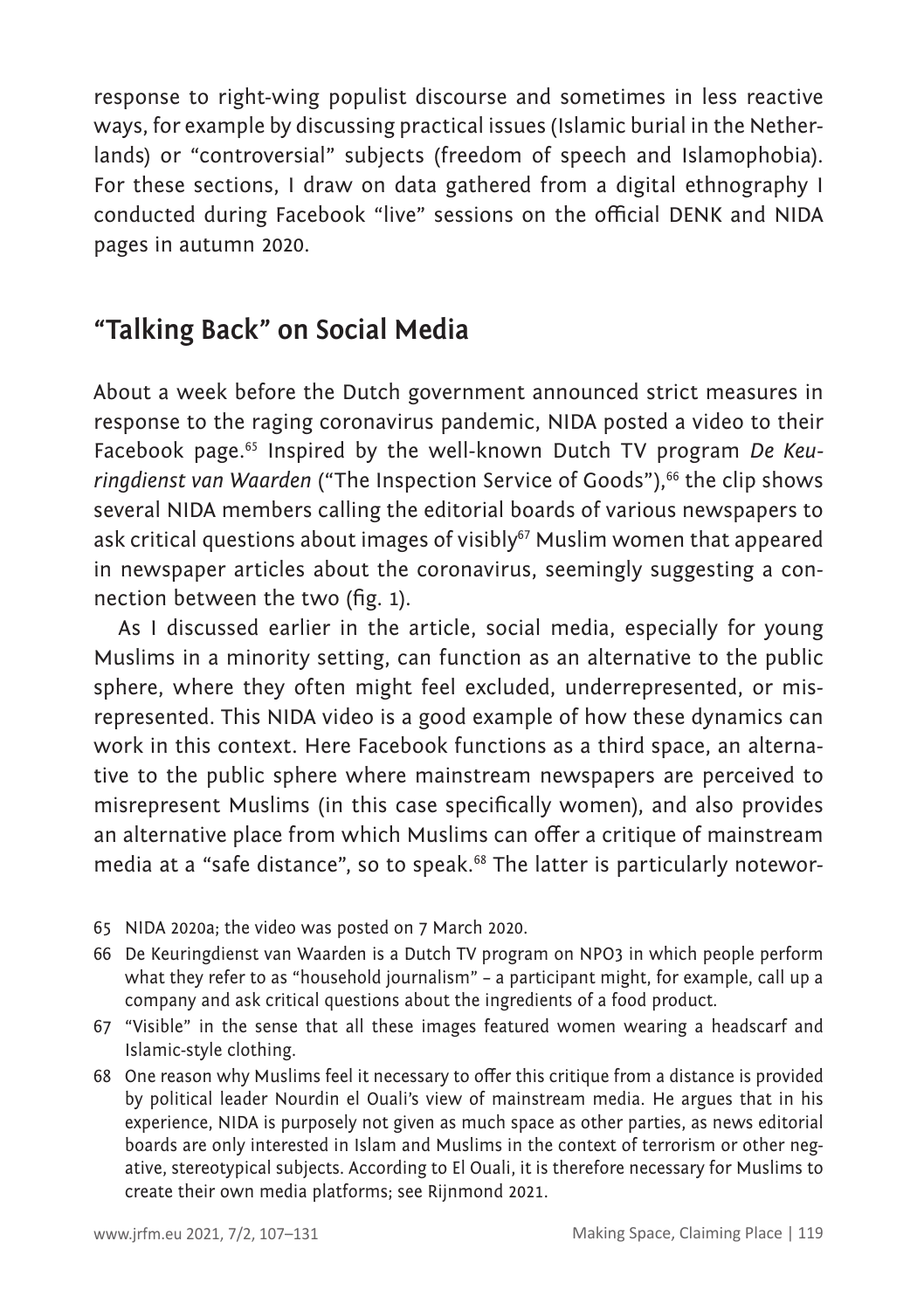

Fig. 1: Screenshot of NIDA's Facebook story page, featuring a collage of coronavirusrelated newspaper articles from several news outlets with photos of Muslim women.

thy, for belonging to marginalized communities means that responding or "talking back" at dominant discourses from the "same place", i. e., mainstream media platforms, automatically includes unequal power dynamics.<sup>69</sup> By shifting the interaction to social media, the NIDA politicians thus withdraw from this power dynamic.

69 Drawing on bell hook's concept of "talking back", Margaretha van Es explores how Dutch Muslims do exactly this in a context where the dominant majority urges Muslims to speak out against violent extremism; see Van Es 2019.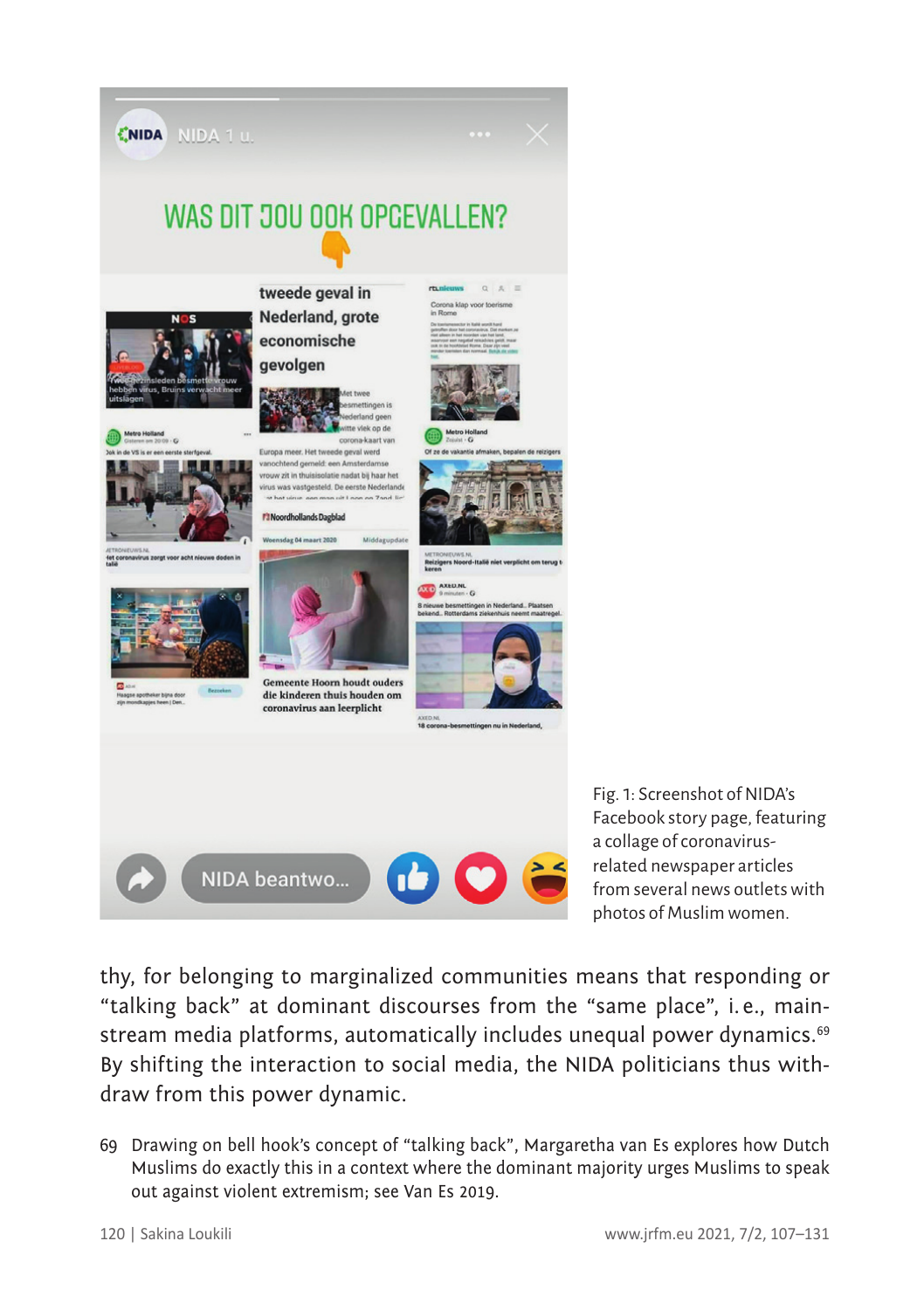DENK employs social media platforms in similar ways. Known from the start for their particular "fire-on-fire" political style, they were digitally active early on and started their own platforms on social media. Their YouTube channel, fittingly called DENK TV, is particularly well known. Not only did the infamous "Don't trust the media" video appear on this channel, but other videos also became known for the deliberate ways they framed other parties, individual politicians, and debates such that they fitted into their narrative.<sup>70</sup>

It is worth mentioning that humor and satire seem to play a regular role in many of these videos. For example in a YouTube video, DENK compares a few of their fellow parliament members to the Daltons, a fictional crime gang, and another video suggests that right-wing politicians suffer from xenophobia and should all move to an island (fig.  $2$ ).<sup>71</sup> For DENK, the strategy based on mockery and ridicule became an effective part of their social media presence in relation to two particular "enemy" groups: right-wing parties and their politicians, and, less directly, politicians who have an Islamic- and migration background but are considered by DENK to have "sold out" to established parties and betrayed their communities.<sup>72</sup>

Other examples of how humor and satire come into play include DENK's parodic response to a well-known satirical Dutch television program shortly before the elections in March 2021,<sup>73</sup> and NIDA's 2014 Valentine's Day campaign, in which they "broke up" with the PvdA for profiting off Muslim communities to gain votes during the election of 2014 with a humorous postcard.74 This postcard campaign was launched on their social media platforms, but printed postcards were also sent to various cultural, societal, and religious organizations in Rotterdam.75 The postcard included a mock breakup text from the NIDA voter criticizing the PvdA for going along with right-

- 70 For example, by "hijacking" offline events and spinning them in a way that fits their narrative on social media; see Loukili 2020.
- 71 DENK TV 2018a; 2018b.
- 72 The president of the House of Representatives, Khadija Arib, regularly features in DENK's videos. They suggest that Arib, a woman with a Moroccan and Islamic background, panders to parties and politicians who have worked against ethnic, cultural, and religious diversity (which according to DENK, accounts for most, if not all, established parties).
- 73 In response to a dig by comedian Arjan Lubach, Farid Azarkan (DENK's current political leader) produced a hilarious rap song, gaining over 90,000 views on their official YouTube channel; see DENK TV 2021.
- 74 NIDA 2014.
- 75 Wij blijven hier 2014.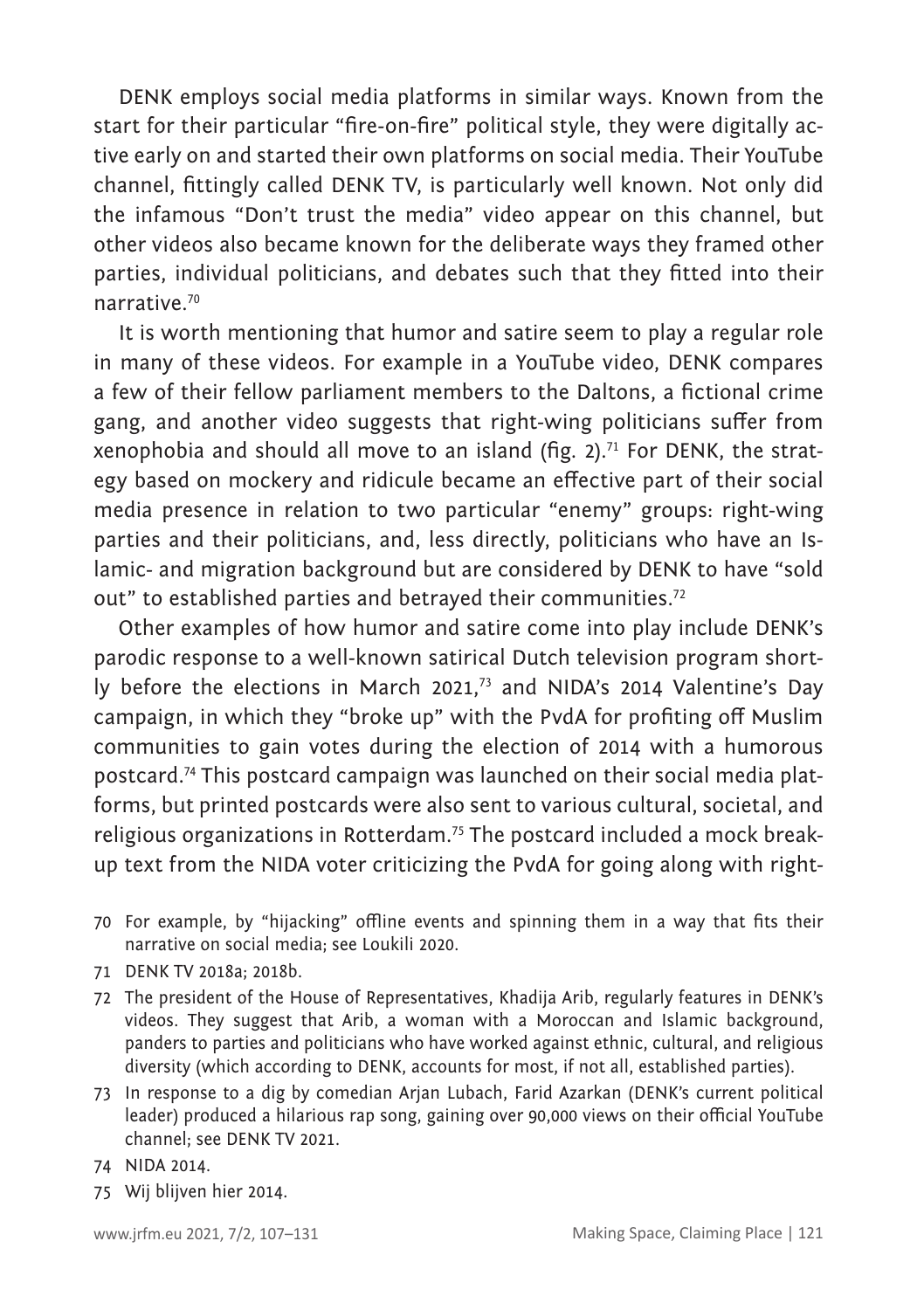

Fig. 2: Screenshot of DENK TV's video, posted on 8 June 2018, titled *Het Xenofoben Eiland* ("The Xenophobe Island"), featuring (from left to right) Annabel Nanninga, Geert Wilders, Thierry Baudet, and Edwin Wagensveld (Pegida, anti-Islam far-right movement).

wing discourses about Islam and expressing the feeling that NIDA voters cannot "be themselves" around them and that therefore it is time for them to "stand on their own two feet", so to speak.<sup>76</sup> These examples from both DENK and NIDA show that humor and satire are used to resist the binary "us versus them" discourse77 that underlies the dominant narrative on Dutch identity I discussed earlier in this article and that they allow the creation of a counter-narrative where stereotypes of (Dutch) Muslims are subverted.<sup>78</sup>

# **Going "Live" on Facebook: Discussing Islamic Burials and Freedom of Speech**

Not long after the outbreak of the coronavirus in the Netherlands and the measures taken by the Dutch government against it, many political parties realized that they were going to need to adjust their plans for campaigning

- 76 Wij blijven hier 2014.
- 77 Focusing on the United States, Zimbardo 2014a argues that political humor can be used by Muslims to interrogate Islamophobia and anti-Arab narratives.
- 78 Zimbardo 2014b.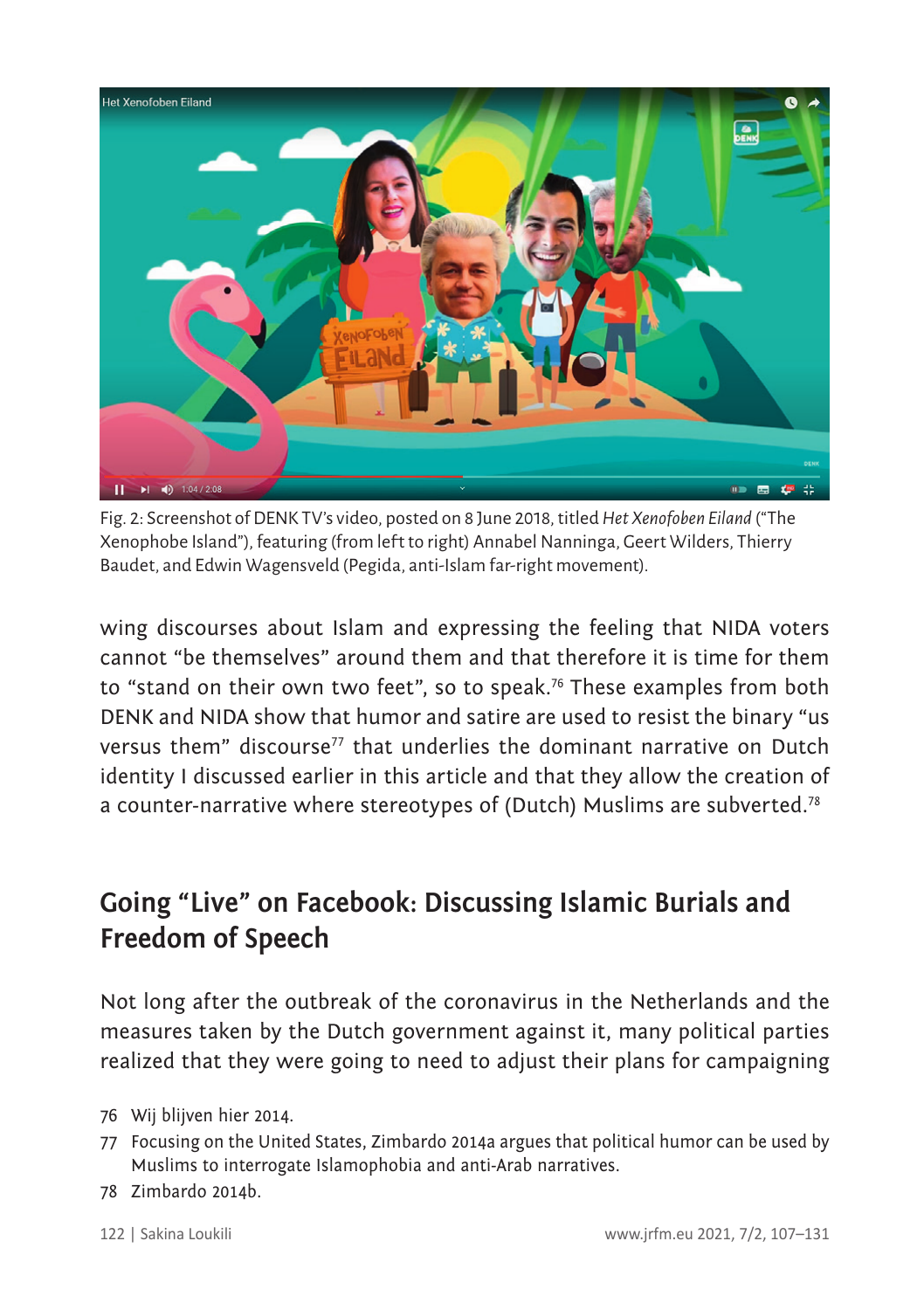and interacting with their constituencies in the period leading up to the elections in March 2021. Not only were the "traditional" ways of engaging with (potential) voters severely restricted (mass events could not be held, for example), but parties realized more than ever how beneficial a solid digital presence is for remaining visible and engaged. For DENK and NIDA the transition to digital platforms seemed to go particularly smoothly because they had already invested so much in their social media presence.

The first session I attended digitally shortly after the coronavirus outbreak was organized by NIDA on the evening of 26 March 2020 and seemed to be an early attempt to try out a new format for engaging with online audiences. The announcement made on the same day, aptly titled "Live with Nourdin in quarantine: about corona, politics, work, school & mosque", is a good example of a trend or (unconscious) strategy I had recognized in the political leaders of both DENK and NIDA, in which their individual self-presentation and personalization of political engagement was becoming an integral part of their online media presence.<sup>79</sup> In the following months up to spring 2021, I attended most of the online sessions held by both parties.

NIDA was the first of the two to start this type of informal sessions and continued to hold them until January 2021, with a total of 20 sessions featuring various guests (other NIDA members, but also prominent professionals with an Islamic background) and tackling various subjects, such as Islamophobia, free speech, and Islam in Dutch politics. DENK started their live sessions in October 2020, and by March 2021 had held eight sessions exploring topics such as Islam and media institutions, terrorist attacks in Europe, and systemic racial discrimination.

As I suggested with regard to the parties' use of social media more generally, these online sessions can be seen as spaces for these politicians (and their supporters from the same marginalized communities) to finally break free from the (offline) public space and establish a platform where they could discuss (controversial) issues without feeling subjected to a dominant frame they must adhere to. In these sessions, they are able to discuss important issues related to the position of Muslims in society with an audience who seemed to be mostly sympathetic to the cause. For example, NIDA went live on Facebook to discuss the need for (more) Islamic burial space in the Netherlands due to the outbreak of the coronavirus.<sup>80</sup> In line with Bhabha's charac-

<sup>79</sup> Mohamed/Kamaruzzaman 2019; Ekman/Widholm 2015.

<sup>80</sup> This session took place on 5 April 2020, 8–9pm. When the first fatalities as a result of the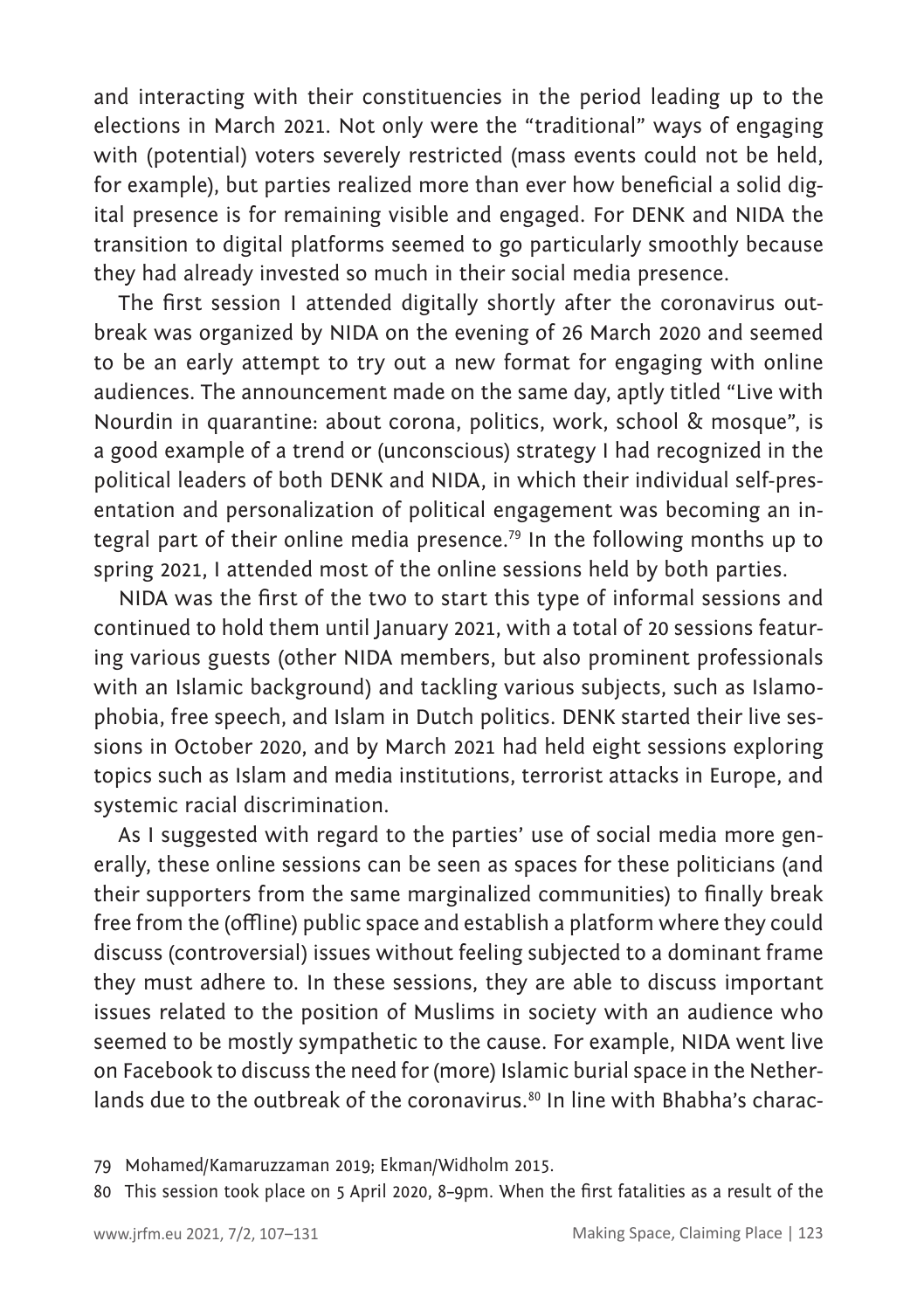terization of third spaces as places where the hybridity of cultures is recognized, this session demonstrates how Muslims use this digital place where their multiple senses of belonging to different cultures (mainly for Muslims with a Moroccan migration background) are only implicitly valid but can be discussed constructively and practically without individuals having to defend or choose one identity over another.<sup>81</sup>

Another more recent example is the discussion among Dutch Muslims about insulting the prophet Muhammad and freedom of speech in the Netherlands. While this "internal" discussion is part of a larger ongoing public debate in the Netherlands about Islam and so-called "Dutch" values, of which freedom of speech is a particularly cherished example, it became a point of conflict again when, in October 2020, French high-school teacher Samuel Paty was murdered because he had shown caricatures of the prophet Muhammad in class.<sup>82</sup> In response to the murder, many Dutch non-Muslims had argued that the right response was to show and post even more caricatures, igniting a counter-reaction in the form of a petition calling for legal repercussions for insulting the prophet Muhammad gathering more than 100,000 signatures from Dutch Muslims.<sup>83</sup> When DENK defended the petition in parliament, they encountered a vicious backlash: Farid Azarkan, the current party leader of DENK, was called "sick" and accused of opportunistically taking advantage of the moment.<sup>84</sup>

On social media, however, DENK posted a short clip on Facebook with Azarkan's contribution to the debate and framed the controversy in parliament as a typical example of how a freedom paradox plays out: Muslims, they suggested, do not have the same freedom to address issues as non-Muslims,

coronavirus occurred within communities that were largely Dutch-Moroccan, it became painfully clear that the old ways of performing Islamic rituals around burials (e.g., the burial should take place as soon as possible) were no longer feasible. The Moroccan government's refusal to allow the bodies of Dutch-Moroccans who died during the outbreak into Morocco caused Dutch-Moroccans to become (even more) disillusioned with the Moroccan government and has raised urgent discussions on feelings of belonging with regard to Morocco and Moroccan land.

- 81 The double nationality of many Dutch Muslims with a migration background has been a controversial subject in public debate, with Muslims accused of double loyalties and a tendency to favor their country of origin.
- 82 Paty was a history teacher at the Collège du Bois d'Aulne in Conflans-Sainte-Honorine.
- 83 The petition was started by Imam Ismail Abou Soumayyah and circulated on social media in the aftermath of Paty's murder and the strict measures the French government swiftly took against certain Islamic organizations.
- 84 Meijer 2020.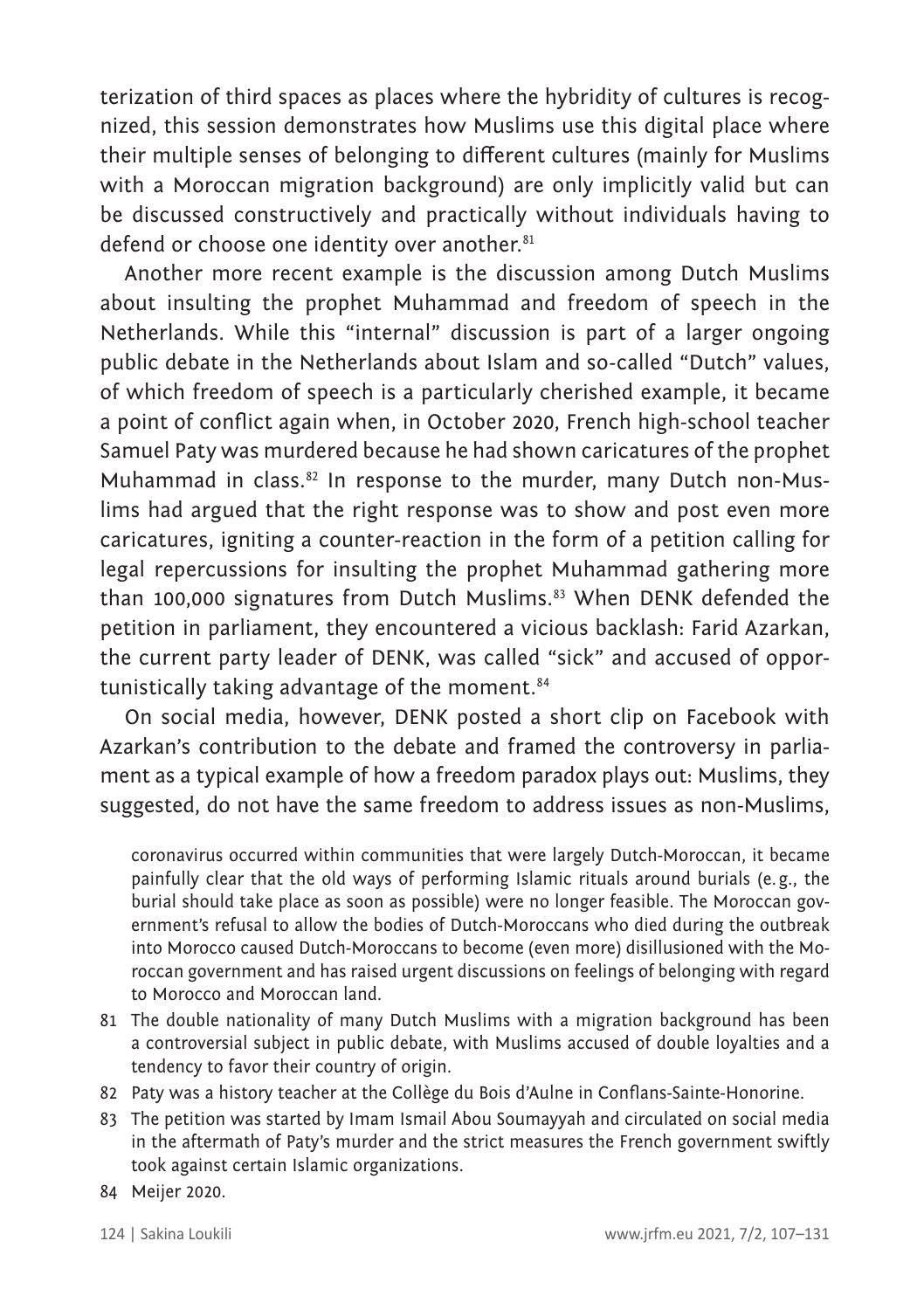who are encouraged and praised for their critical stance.<sup>85</sup> The comments and the thousands of likes the post received not only indicate that DENK's supporters agree with this argument, but also reinforce the idea that DENK is alone in these political spaces in standing up for the perspective of a large section of Dutch Muslims who until now have largely been invisible or misunderstood.

NIDA followed up on this issue by inviting the initiator of the petition, Imam Abou Soumayyah, to participate in one of their live sessions on Facebook.86 In this session, El Ouali and Abou Soumayyah discussed how they felt like Islamophobia has become normalized to the point that there is national outrage or indifference when Muslims express their needs and wishes through civic engagement (by signing or supporting the petition in this case). They also discuss the arguments used by people who have criticized the petition (claiming it was bad timing, for example) and explain their perspectives on why they think the petition was a necessary signal from Dutch Muslim communities.87 Thus NIDA provided the platform for Abou Soumayyah's voice and activism to be amplified and given positive attention rather than attracting the uproar it had caused in parliament. NIDA were thus doing something similar to DENK in visibly and consciously siding with the voices of people who have not felt heard or seen in a long time (or perhaps ever), and demonstrate that social media is a convenient place to facilitate this message.

# **Conclusion**

The emergence of the political parties DENK and NIDA is clearly a direct response to right-wing populist rhetoric about Islam, but it also brings up a myriad of new questions in relation to Dutch politics, religion, and media. Exploratory in nature, this article has examined the role of social media in how these parties have been able to successfully "talk back" to the dominant integration discourse in relation to Muslims by on the one hand criticizing mainstream media for the ways they are framed and on the other hand utilizing social media platforms as "third spaces".

By combining social media data, qualitative interviews with politicians, newspaper articles, and academic literature, this article argues that it is im-

85 DENK 2020. 86 NIDA 2020b. 87 NIDA 2020b.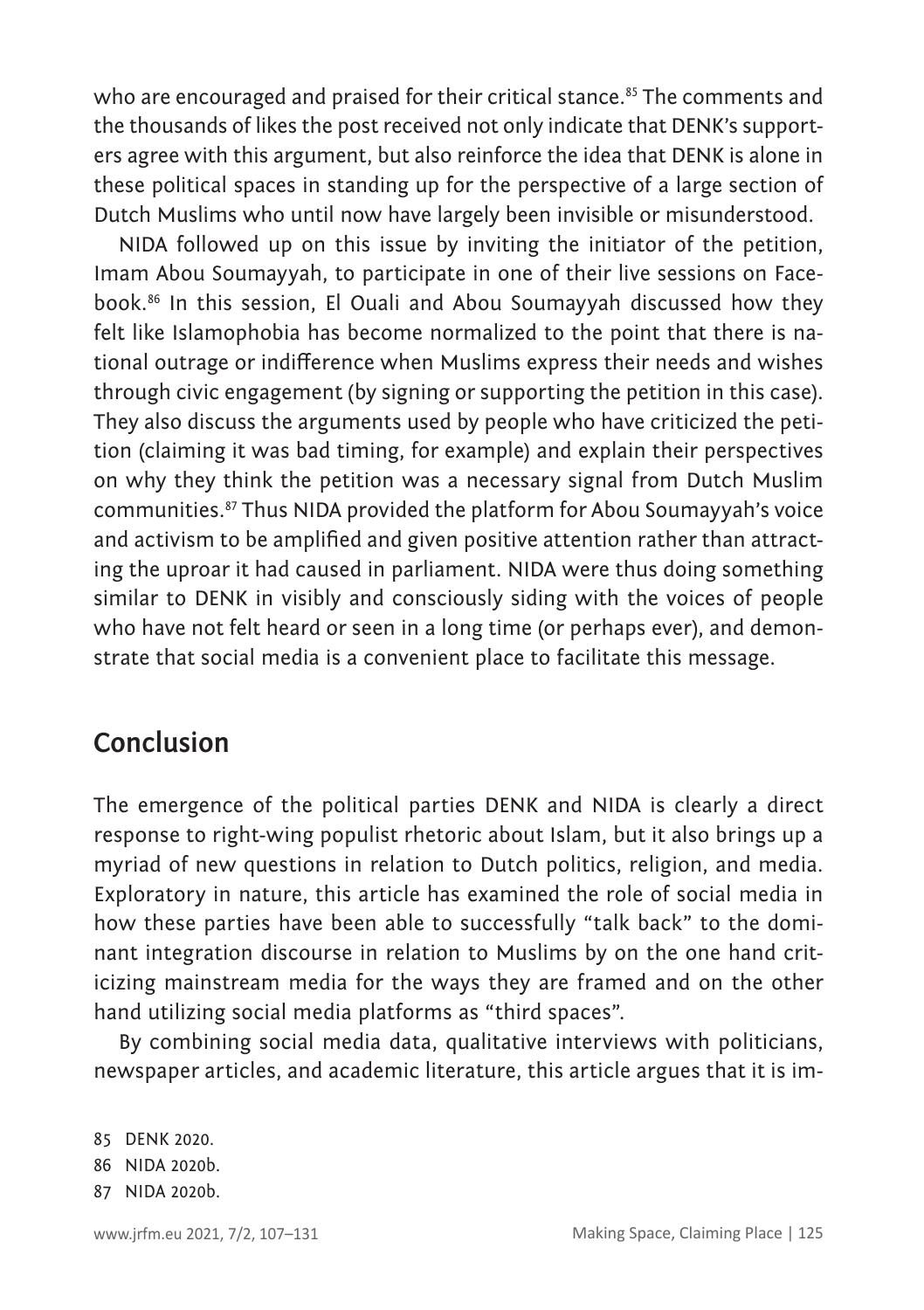portant to consider the relation and interaction between mainstream and social media to fully understand how DENK and NIDA operate, in particular how they resist the dominant narrative on Islam in Dutch politics and public debates. The examples discussed in this article demonstrate that the relation between DENK and NIDA and mainstream media is fraught, which is reflected in the "Muslim party" label used by mainstream news outlets and the critical attitude DENK and NIDA have towards mainstream media. Consequently, I suggest not only that as "third spaces" social media offer the opportunity for these parties to talk back and resist from a "safe" distance, but that social media might also function as the space where party members break free from the dominant discourse on Islam and Muslims and are able to discuss issues without having to adhere to expectations of Dutch mainstream media and politics regarding the voicing of a Muslim opinion or perspective.<sup>88</sup>

Consequently, I suggest that DENK's and NIDA's discussions on social media of issues such as Islamic burial and freedom of speech might tell us something about the ways Dutch Muslims are claiming their rightful and equal place in society: not by adhering to the dominant narrative on integration, but by making spaces where they can create their own narratives. More research is needed to confirm whether these party members are in this regard representative of a larger group of Dutch Muslims with a migration background. Additionally, to present a more nuanced picture, it would be beneficial to study whether these groups and individuals have had negative experiences with social media.

#### **Bibliography**

- Awan, Imran, 2016, *Islamophobia in Cyberspace. Hate Crimes Go Viral*, New York: Routledge.
- Bhabha, Homi, 1996, Cultures in Between, in: Hall, Stuart / Du Gay, Paul (eds.), *Questions of Cultural Identity*, London, Sage Publications, 53–60.
- Blankvoort, Medy, 2019, Ethnic Outbidding and the Emergence of DENK in the Netherlands, Master's thesis, University of Leiden, The Netherlands.
- Boellstorff, Tom / Nardi, Bonnie / Pearce, Celia / Taylor, T. L., 2012, *Ethnography and Virtual Worlds. A Handbook of Method*, Princeton: Princeton University Press.
- Broekhuizen, Diederik, 2016, Zo staan de politieke partijen ervoor op social media, *Adformatie*, [https://www.adformatie.nl/programmatic/zo-staan-de-politieke-partijen](https://www.adformatie.nl/programmatic/zo-staan-de-politieke-partijen-ervoor-op-social-media)[ervoor-op-social-media](https://www.adformatie.nl/programmatic/zo-staan-de-politieke-partijen-ervoor-op-social-media) [accessed 28 June 2021].
- 88 For example, being expected to speak out against violence in the name of Islam, as if Muslims are a monolith; see Van Es 2018, 146.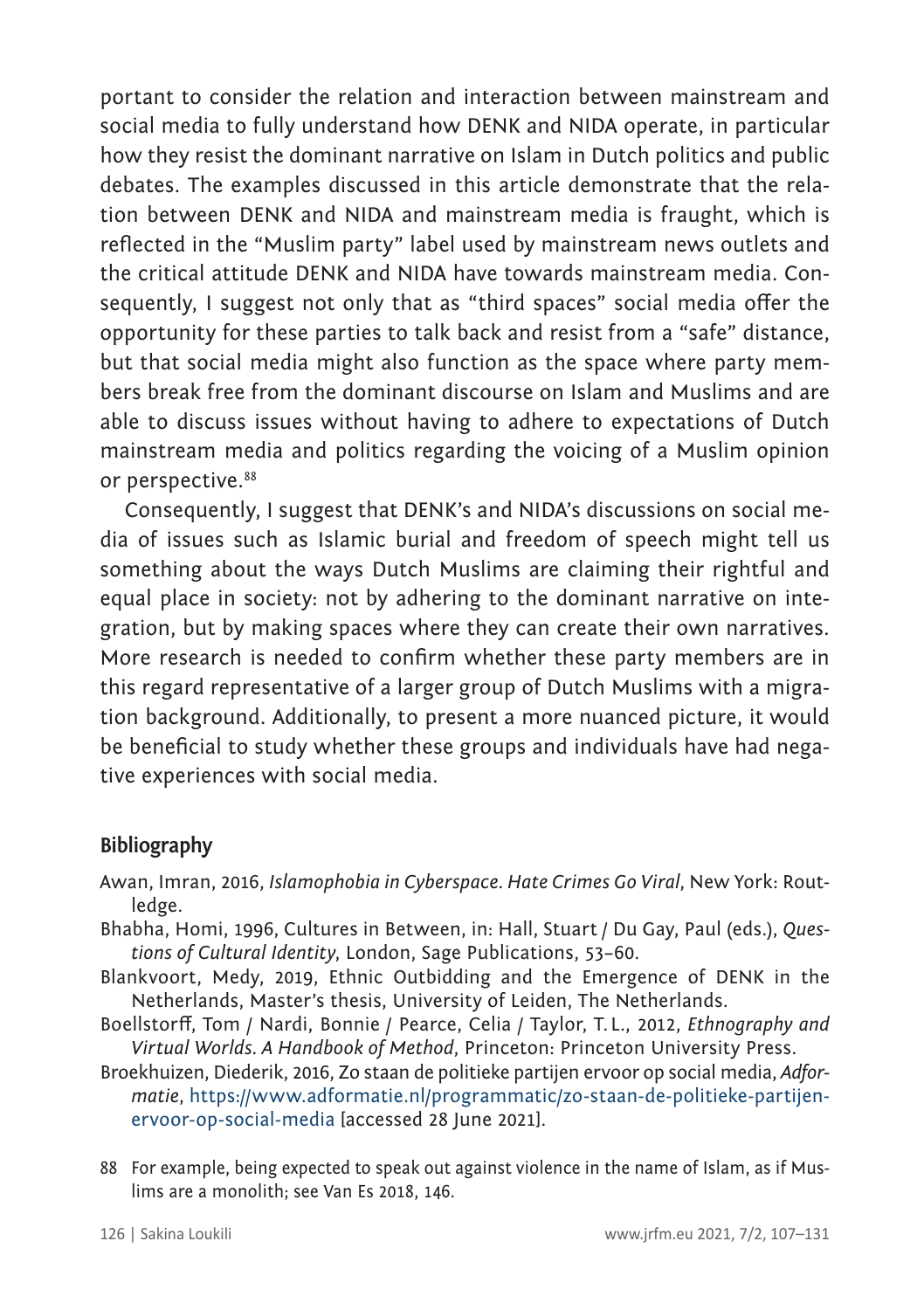- Brouwer, Lenie, 2004, Dutch*‐*Muslims on the Internet. A New Discussion Platform, *Journal of Muslim Minority Affairs* 24, 1, 47–55.
- Brouwer, Lenie, 2006, Giving Voice to Dutch Moroccan Girls on the Internet, *Global Media Journal* 5, 9, 1–10.
- Burrell. Ienna, 2009, The Field Site as a Network. A Strategy for Locating Ethnographic Research, *Field Methods* 21, 2, 181–199.
- Campbell, Heidi, 2017, Surveying Theoretical Approaches within Digital Religion Studies, *New Media & Society* 19, 1, 15–24.
- Campbell, Heidi / Lövheim, Mia, 2017, Considering Critical Methods and Theoretical Lenses in Digital Religion Studies, *New Media & Society* 19, 1, 5–14.
- Dancygier, Rafaela, 2017, *Dilemmas of Inclusion. Muslims in European Politics*, New Jersey: Princeton University Press.
- De Jong, Sjoerd, 2014, Met zoveel anonimiteit moet je niet willen instemmen, *NRC*, 22 November 2014, https://www.nrc.nl/nieuws/2014/11/22/met-zoveel-anonimiteit-moet-je-niet-willen-instemmen-a1262443 [accessed 28 June 2021].
- DENK, 2020, *Facebook*, 12 November 2020; [https://www.facebook.com/DenkNL/videos/](https://www.facebook.com/DenkNL/videos/leven-we-in-een-vrijheidsparadox/856113265222330/) [leven-we-in-een-vrijheidsparadox/856113265222330/](https://www.facebook.com/DenkNL/videos/leven-we-in-een-vrijheidsparadox/856113265222330/) [accessed 28 June 2021].
- DENK TV, 2016, De media willen niet dat je dit weet… Trap er niet in!, *YouTube*, 22 June 2016, https://www.youtube.com/watch?v=3BPgK\_Bzio4 [accessed 26 February 2021].
- DENK TV, 2018a, Het Xenofoben Eiland, *YouTube*, 8 June 2018, [https://www.youtube.](https://www.youtube.com/watch?v=8PMVujHWStA) [com/watch?v=8PMVujHWStA](https://www.youtube.com/watch?v=8PMVujHWStA) [accessed 28 June 2021].
- DENK TV, 2018b, Farid Azarkan over de Daltons van de dividendbelasting, *YouTube*, 25 April 2018, <https://www.youtube.com/watch?v=d4bevNKh9sE>[accessed 28 June 2021].
- DENK TV, 2021, Geen tijd voor Nieuwsuur. Farid Azarkan ft. Amina, *YouTube*, 16 March 2021, <https://www.youtube.com/watch?v=CLCgxWhO5Vg>[accessed 3 July 2021].
- Duyvendak, Jan Willem / Geschiere, Peter / Tonkens, Evelien (eds.), 2016, *The Culturalization of Citizenship. Belonging and Polarization in a Globalizing World*, London: Palgrave Macmillan.
- Eid, Mahmoud, 2014, Perceptions about Muslims in Western Societies, In: Eid, Mahmoud / Karim, Karim H. (eds.), *Re-Imagining the Other. Culture, Media, and Western-Muslim Intersections*, New York: Palgrave Macmillan, 99–119.
- Ekman, Mattias / Widholm, Andreas, 2015, Politicians as Media Producers, *Journalism Practice* 9, 1, 78–91.
- Evolvi, Giulia, 2017, Hybrid Muslim Identities in Digital Space. The Italian Blog Yalla, *Social Compass* 64, 2, 220–232.
- Evolvi, Giulia, 2021, Religion, New Media, and Digital Culture, *Oxford Research Encyclopedia: Religion*, [https://oxfordre.com/religion/view/10.1093/acrefore/9780199340378.](https://oxfordre.com/religion/view/10.1093/acrefore/9780199340378.001.0001/acrefore-9780199340378-e-917) [001.0001/acrefore-9780199340378-e-917](https://oxfordre.com/religion/view/10.1093/acrefore/9780199340378.001.0001/acrefore-9780199340378-e-917) [accessed 28 June 2021].
- Gamson, William / Modigliani, Andre, 1987, Media Discourse and Public Opinion on Nuclear Power. A Constructionist Approach, *American Journal of Sociology* 95, 1, 1–37.
- Góralska, Magdalena, 2020, Anthropology from Home. Advice on Digital Ethnography for the Pandemic Times, *Anthropology in Action* 27, 1, 46–52.
- Hjarvard, Stig, 2011, The Mediatisation of Religion. Theorising Religion, Media and Social Change, *Culture and Religion* 12, 2, 119–135.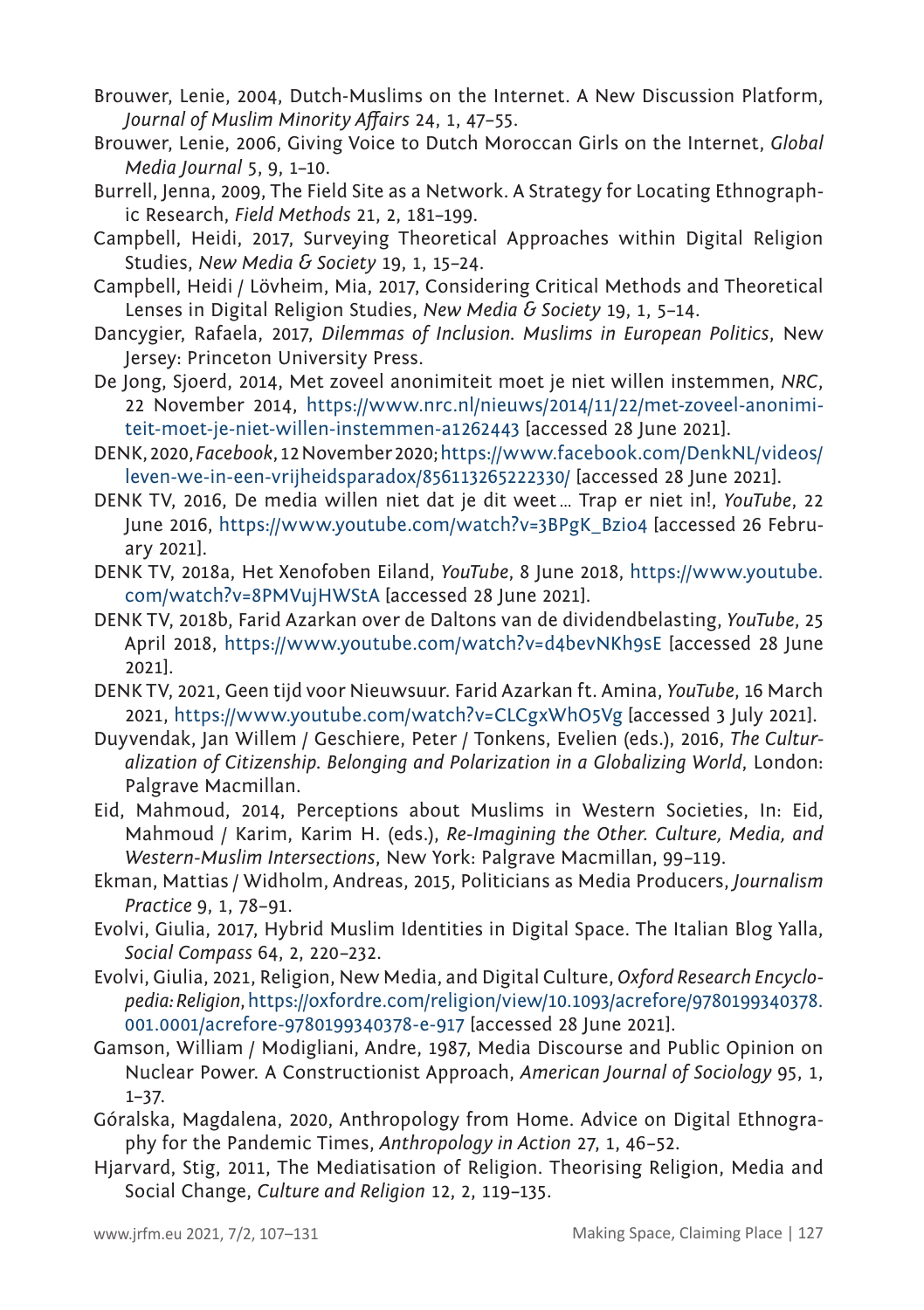- Hoogstad, Markus, 2017, 'Nida speelt de bal, Denk op de man', *Algemeen Dagblad*, 14 March 2017, [https://www.ad.nl/rotterdam/nida-speelt-de-bal-denk-op-de-man~](https://www.ad.nl/rotterdam/nida-speelt-de-bal-denk-op-de-man~a25a8994/) [a25a8994/](https://www.ad.nl/rotterdam/nida-speelt-de-bal-denk-op-de-man~a25a8994/) [accessed 28 June 2021].
- Hoogstad, Markus, 2014, Leefbaar is "racistische" partij, *Algemeen Dagblad*, 24 February 2014, <https://www.ad.nl/rotterdam/leefbaar-is-racistische-partij~a6f2fbbd/> [accessed 28 June 2021].
- Hoover, Stewart / Echchaibi, Nabil, 2014, Media Theory and the Third Spaces of Digital Religion, https://www.researchgate.net/publication/287644204 The Third Spaces of Digital Religion laccessed 30 May 2021].
- Hoover, Stewart / Lundby, Knut (eds.), 1997, *Rethinking Media, Religion, and Culture*, Thousand Oaks: Sage Publications.
- Islam, Inaash, 2019, Redefining #YourAverageMuslim Woman. Muslim Female Digital Activism on Social Media, *Journal of Arab & Muslim Media Research* 12, 2, 213–233.
- Jacobs, Kristof / Spierings, Niels, 2015, De impact van digitale campagnemiddelen op de personalisering van politieke partijen in Nederland (2010–2014), *Res Publica* 57, 1, 57–77.
- Jacobs, Kristof / Spierings, Niels, 2016, *Social Media, Parties, and Political Inequalities*, London: Springer.
- Kahne, Joseph / Middaugh, Ellen / Allen, Danielle, 2015, Youth, New Media, and the Rise of Participatory Politics, in: Allen, Danielle / Light, Jennifer (eds.), *From Voice to Influence. Understanding Citizenship in a Digital Age*, Chicago: Chicago University Press, 35–58.
- Kaya, Ayhan / Tecmen, Ayse, 2019, Europe versus Islam? Right-Wing Populist Discourse and the Construction of a Civilizational Identity, *Review of Faith & International Affairs* 17, 1, 49–64.
- Kivits, Nick, 2017, Weigeren journalist door DENK "was niet de bedoeling", *Villamedia*, 8 March 2017, https://www.villamedia.nl/artikel/weigeren-journalist-doordenk-was-niet-de-bedoeling [accessed 28 June 2021].
- Liukku, Antti / Beek, Monica, 2018, Partijen willen toch niet door met Nida. Links Verbond geklapt, *AD*, 12 March 2018. [https://www.ad.nl/rotterdam/partijen-willen](https://www.ad.nl/rotterdam/partijen-willen-toch-niet-door-met-nida-links-verbond-geklapt~a62d54aa/)[toch-niet-door-met-nida-links-verbond-geklapt~a62d54aa/](https://www.ad.nl/rotterdam/partijen-willen-toch-niet-door-met-nida-links-verbond-geklapt~a62d54aa/) [accessed 28 June 2021].
- Loader, Brian, 2007, *Young Citizens in the Digital Age. Political Engagement, Young People and New Media*, New York: Routledge.
- Loukili, Sakina, 2020, Fighting Fire with Fire? "Muslim" Political Parties in the Netherlands Countering Right-Wing Populism in the City of Rotterdam, *Journal of Muslims in Europe* 9, 21–42.
- Lundby, Knut / Hjarvard, Stig / Lövheim, Mia / Jernsletten, Haakon, 2017, Religion between Politics and Media. Conflicting Attitudes towards Islam in Scandinavia, *Journal of Religion in Europe* 10, 4, 437–456.
- Markus, Niels, 2014, Nida, "gewone Rotterdamse partij" die haar inspiratie uit de islam haalt, *Trouw*, 19 February 2014, https://www.trouw.nl/nieuws/nida-gewonerotterdamse-partij-die-haar-inspiratie-uit-de-islam-haalt~bc395fd1/ [accessed 28 June 2021].
- Meijer, Remco, 2020, Azarkan krijgt scherpe kritiek in Paty-debat. "U zakt door de ondergrens", *De Volkskrant*, 12 November 2020, https://www.volkskrant.nl/nieuwsachtergrond/azarkan-krijgt-scherpe-kritiek-in-paty-debat-u-zakt-door-deondergrens~b2700f51/ [accessed 28 June 2021].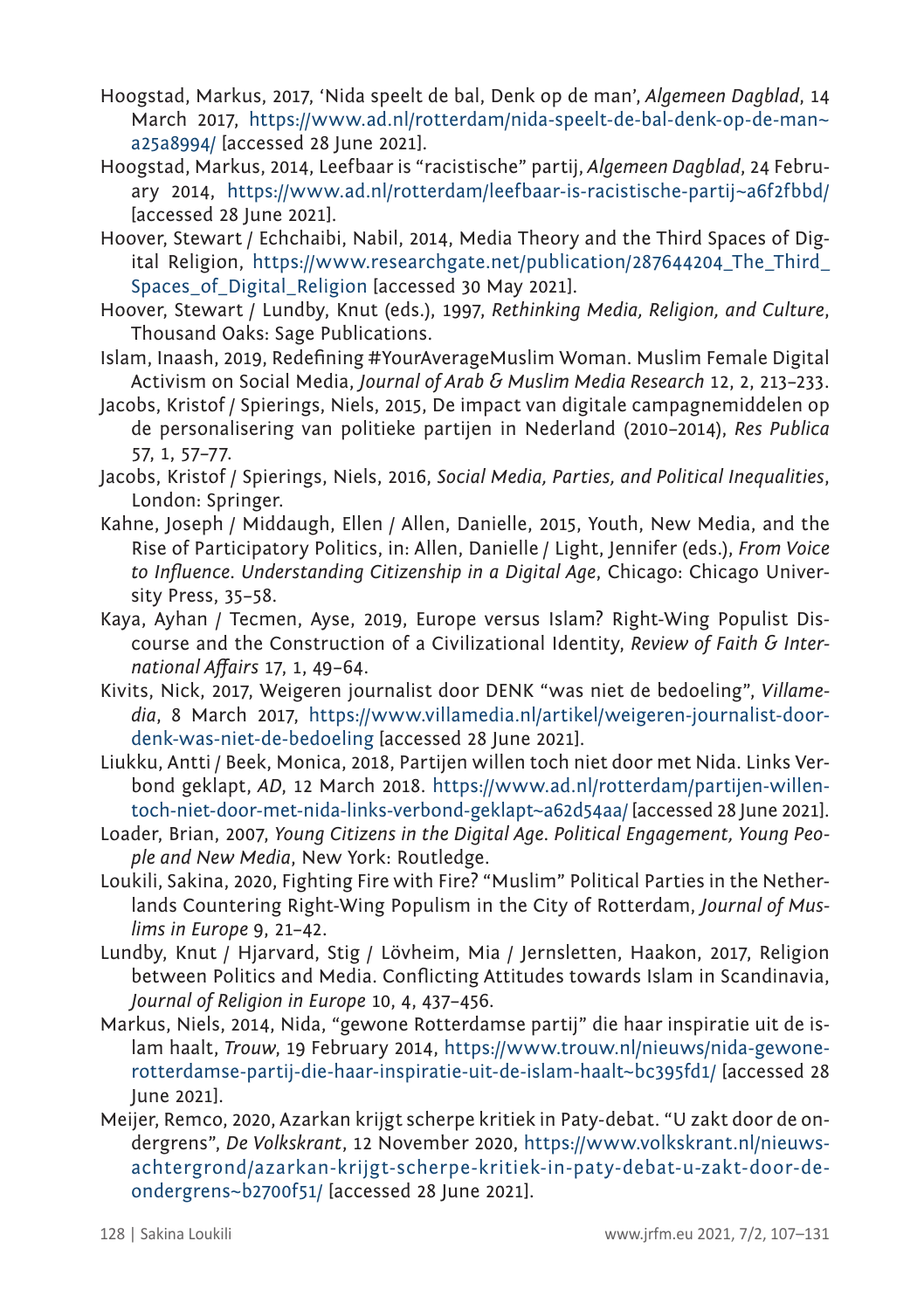- Mepschen, Paul / Duyvendak, Jan Willem / Tonkens, Evelien, 2010, Sexual Politics, Orientalism and Multicultural Citizenship in the Netherlands, *Sociology*, 44, 962– 979.
- Mohamed, Shafizan / Kamaruzzaman, Abdul Manan, 2019, Facebook use and personalization among Malaysian politicians during the 14th Malaysian general election, *Forum Komunikasi*, 14, 1, 23–43.
- Navarro, Laura, 2010, Islamophobia and Sexism. Muslim Women in the Western Mass Media, *Human Architecture: Journal of the Sociology of Self-Knowledge* 8, 2, 95–114.
- NIDA, 2014, Het zit de PvdA niet mee, geen stemvee in onze moskee, 14 February 2014, <https://nida.nl/2014/02/14/het-zit-de-pvda-niet-mee-geen-stemvee-onze-moskee/> [accessed 3 July, 2021].
- NIDA, 2020a, NIDA's Keuringsdienst van Waarde #corona #hoofddoek #mondkapje, *Facebook*, 7 March 2020, https://www.facebook.com/NIDAfb/posts/2551253781757509 [accessed 28 June 2021].
- NIDA, 2020b, Initiatiefnemer Imam Abou Soumayyah van de petitie, *Facebook*, 12 November 2020, [https://www.facebook.com/NIDAfb/posts/initiatiefnemer-imam-abou](https://www.facebook.com/NIDAfb/posts/initiatiefnemer-imam-abou-soumayyah-van-de-petitie-voor-een-verbod-op-het-beledi/2768580233358195/)[soumayyah-van-de-petitie-voor-een-verbod-op-het-beledi/2768580233358195/](https://www.facebook.com/NIDAfb/posts/initiatiefnemer-imam-abou-soumayyah-van-de-petitie-voor-een-verbod-op-het-beledi/2768580233358195/) [accessed 28 June 2021].
- Niemantsverdriet, Thijs, 2015, Nee, echt niet, dit is géén moslimpartij, *NRC*, 10 February 2015, [https://www.nrc.nl/nieuws/2015/02/10/nee-echt-niet-dit-is-geen](https://www.nrc.nl/nieuws/2015/02/10/nee-echt-niet-dit-is-geen-moslimpartij-1465335-a660577)[moslimpartij-1465335-a660577](https://www.nrc.nl/nieuws/2015/02/10/nee-echt-niet-dit-is-geen-moslimpartij-1465335-a660577) [accessed 28 June 2021].
- Otjes, Simon / Krouwel, Andre, 2019, Why Do Newcomers Vote for a Newcomer? Support for an Immigrant Party, *Journal of Ethnic and Migration Studies* 45, 7, 1148–1167.
- Oudenampsen, Merijn, 2019, De kruistocht van Geert Wilders. De PVV als vertolker van een nieuwe identiteitspolitiek, in: Voerman, Gerrit / Vossen, Koen (eds.), *Wilders gewogen. 15 jaar Reuring in de Nederlandse Politiek,* Amsterdam: Boom.
- Pasveer, Lars, 2017, DENK weigert NRC op verkiezingsavond, *Villamedia*, 14 March 2017, <https://www.villamedia.nl/artikel/denk-weigert-nrc-op-verkiezingsavond> [accessed 2 July 2021].
- Pennington, Rosemary, 2018, Social Media as Third Spaces? Exploring Muslim Identity and Connection in Tumblr, *International Communication Gazette* 80, 7, 620–636.
- Pink, Sarah / Horst, Heather / Postill, John / Hjorth, Larissa / Lewis, Tania / Tacchi, Jo, 2015, *Digital Ethnography. Principles and Practice*, London: Sage Publications.
- Rijnmond, 2021, Insjallah NIDA's emancipatiestrijd, *Youtube*, 3 April 2021, [https://](https://www.youtube.com/watch?v=NyvBZSFzI-c) [www.youtube.com/watch?v=NyvBZSFzI-c](https://www.youtube.com/watch?v=NyvBZSFzI-c) [accessed 28 June 2021].
- Shadid, Wasif, 2005, Berichtgeving over moslims en de islam in de Westerse media. Beeldvorming, oorzaken en alternatieve strategieën, *Tijdschrift voor Communicatiewetenschap* 33, 4, 330–346.
- Shadid, Wasif, 2009, Moslims in de media. De mythe van de registrerende journalistiek, in: Vellenga, Sipco / Harchaoui, Sadik / El Madkouri, Halim / Sijses, Baukje (eds.), *Mist in de polder. Zicht op de ontwikkelingen omtrent de islam in Nederland*, Amsterdam: Aksant, 173–193.
- Spierings, Niels / Jacobs, Kristof, 2020, Sociale media. Een Communicatie- of een Campagne-instrument?, *Tijdschrift Christen Democratische Verkenningen* 16, 3, 98–106.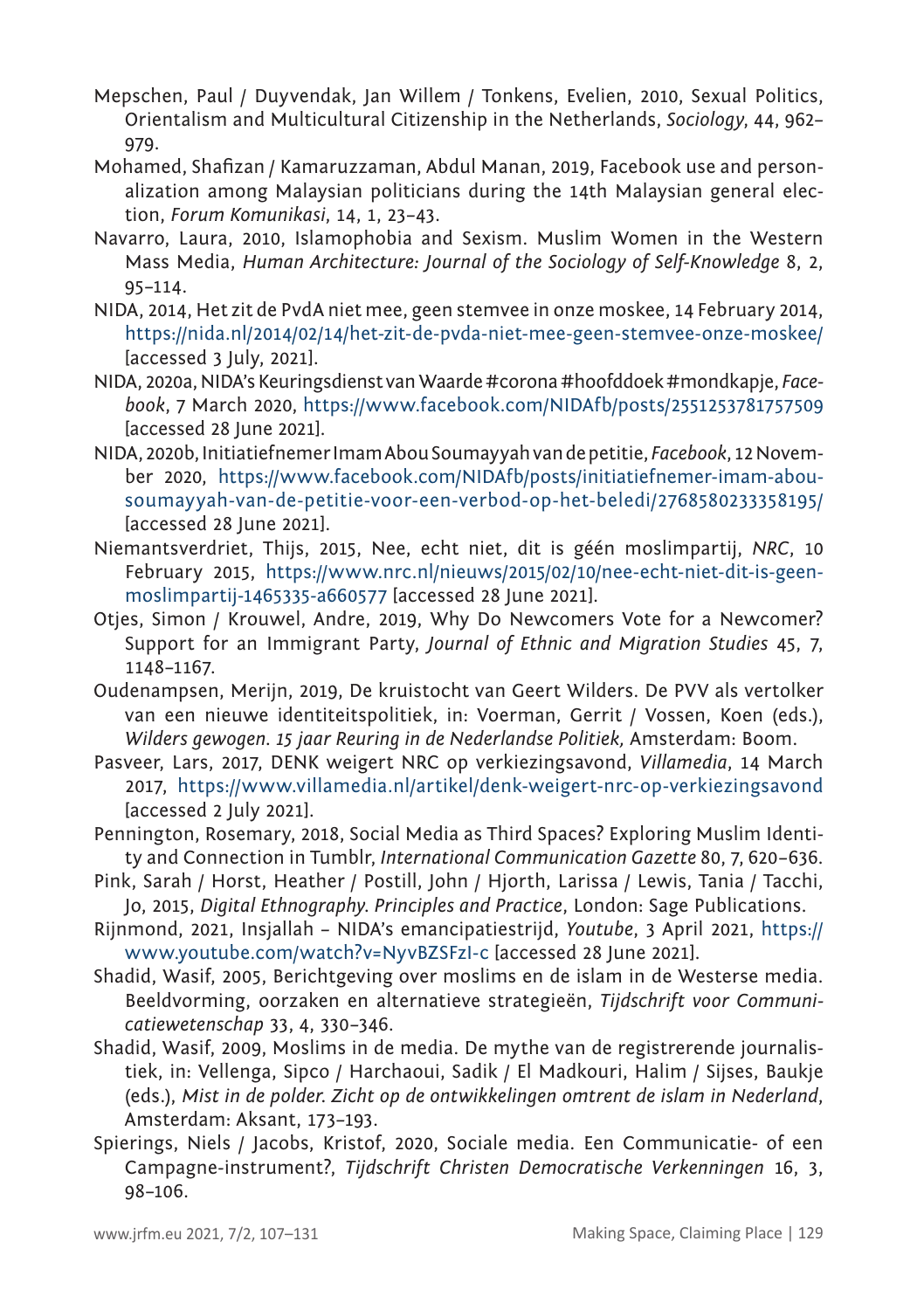- Unknown author, 2014a, Weinig kans moslimpartij Nida, *NOS*, 15 January 2014, https:// nos.nl/artikel/598017-weinig-kans-moslimpartij-nida.html [accessed 28 June 2021].
- Unknown author, 2014b, Vijf partijen praten verder in Rotterdam, *Het parool*, 3 April 2014, [https://www.parool.nl/nieuws/vijf-partijen-praten-verder-in-rotterdam~b](https://www.parool.nl/nieuws/vijf-partijen-praten-verder-in-rotterdam~bd375e7b/)[d375e7b/](https://www.parool.nl/nieuws/vijf-partijen-praten-verder-in-rotterdam~bd375e7b/) [accessed 28 June 2021].
- Unknown author, 2016, Rutte. Kritiek DENK op media slaat nergens op, *Algemeen Dagblad*, 17 June 2016, 2016, [https://www.ad.nl/nieuws/rutte-kritiek-denk-op](https://www.ad.nl/nieuws/rutte-kritiek-denk-op-media-slaat-nergens-op~afc9b374/)[media-slaat-nergens-op~afc9b374/](https://www.ad.nl/nieuws/rutte-kritiek-denk-op-media-slaat-nergens-op~afc9b374/) [accessed 28 June 2021].
- Unknown author, 2019, "Kampioen vervelia" Öztürk op vingers getikt, *Dagblad 010*, 5 November 2019, [https://dagblad010.nl/algemeen/kampioen-vervelia-ztrk-op](https://dagblad010.nl/algemeen/kampioen-vervelia-ztrk-op-vingers-getikt)[vingers-getikt](https://dagblad010.nl/algemeen/kampioen-vervelia-ztrk-op-vingers-getikt) [accessed 28 June 2021].
- Valenta, Markha, 2015, Het voorbeeld van NIDA. Een veelbelovende emancipatiepartij nieuwe stijl, in: Buijs, Govert / ten Hooven, Marcel (eds.), *Nuchtere betogen over religie. Waarheid en Verdichting over de Publieke Rol van Godsdiensten*, Eindhoven: Uitgeverij DAMON, 203–216.
- van Arkel, Niels, 2020, Justus Cooiman wil intieme documentaire maken, *Villamedia*, 9 November 2020, https://www.villamedia.nl/artikel/justus-cooiman-wil-intiemedocumentaire-maken [accessed 28 June 2021].
- van den Hemel, Ernst, 2019, Social Media and Affective Public. Populist Passion for Religious Roots, in: De Cesari, Chiara / Kaya, Ayhan (eds.), *European Memory in Populism. Representations of Self and Other*, London: Routledge, 153–172.
- van der Laan, Cees, 2016, De populistische strategie van Denk, *Trouw*, 18 June 2016, https://www.trouw.nl/nieuws/de-populistische-strategie-van-denk~b6df4b87/ [accessed 28 June 2021].
- van Drunen, Anouk, 2014, *"They Are not Like Us". How Media and Audiences Frame Muslims*, PhD Thesis, University of Amsterdam, The Netherlands, [https://pure.](https://pure.uva.nl/ws/files/2186534/152207_Thesis_1_.pdf) [uva.nl/ws/files/2186534/152207\\_Thesis\\_1\\_.pdf](https://pure.uva.nl/ws/files/2186534/152207_Thesis_1_.pdf) [accessed 28 June 2021].
- van Es, Margaretha, 2018, Muslims Denouncing Violent Extremism, *Journal of Muslims in Europe* 7, 2, 146–166.
- van Es, Margaretha, 2019, The Promise of the Social Contract. Muslim Perspectives on the Culturalization of Citizenship and the Demand to Denounce Violent Extremism, *Ethnic and Racial Studies* 42, 16, 141–158.
- van Reekum, Rogier, 2016, Out of Character. Dutchness as a Public Problem, in: Duyvendak, Jan Willem / Geschiere, Peter / Tonkens, Evelien (eds.), *The Culturalization of Citizenship, Belonging & Polarization in a Globalizing World*, London: Palgrave Macmillan, 23–47.
- van Teeffelen, Kristel, 2018, Denk. "Betekent persvrijheid dat alles geoorloofd is?", *Trouw*, 1 August 2018, [https://www.trouw.nl/nieuws/denk-betekent-persvrijheid-dat-alles](https://www.trouw.nl/nieuws/denk-betekent-persvrijheid-dat-alles-geoorloofd-is~b547d58f/)[geoorloofd-is~b547d58f/](https://www.trouw.nl/nieuws/denk-betekent-persvrijheid-dat-alles-geoorloofd-is~b547d58f/) [accessed 28 June 2021].
- Vermeulen, Floris, 2019, The Paradox of Immigrant Political Participation in Europe amidst Crises of Multiculturalism, in: Menjívar, Cecilia / Ruiz, Marie / Ness, Immanuel (eds.), *The Oxford Handbook of Migration Crises*, New York: Oxford University Press, 801–816.
- Vermeulen, Floris / Harteveld, Eelco / Van Heelsum, Anja / van der Veen, Aad, 2018, The Potential of Immigrant Parties. Insights from the Dutch Case, *Acta Politica* 55, 432–453.
- Vermeulen, Floris / Santing, Froukje, 2018, "Diversiteit is een kracht". Hoe DENK